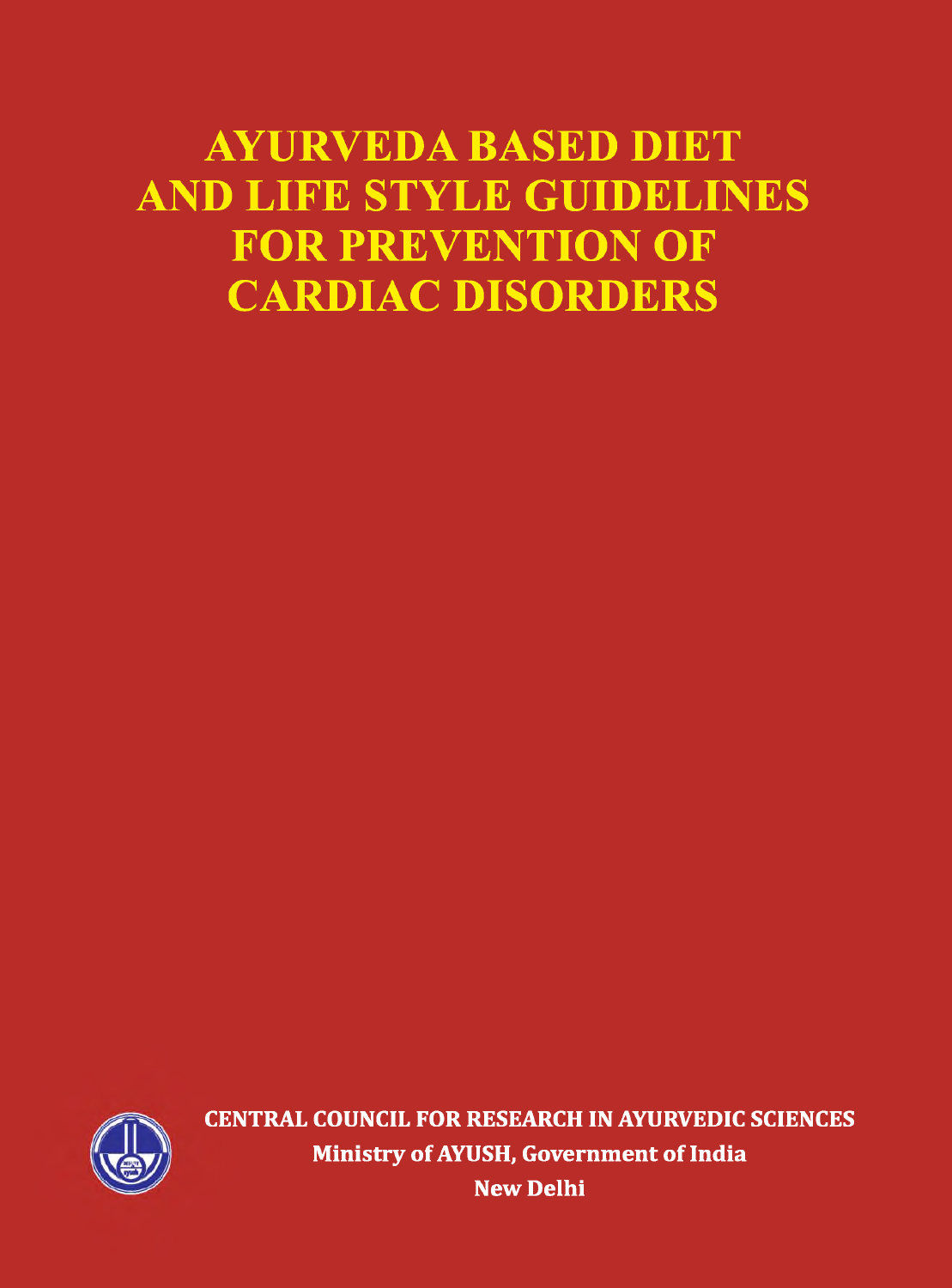# **AYURVEDA BASED DIET AND LIFE STYLE GUIDELINES FOR PREVENTION OF CARDIAC DISORDERS**



# Central Council for Research in Ayurvedic Sciences Ministry of AYUSH, Government of India New Delhi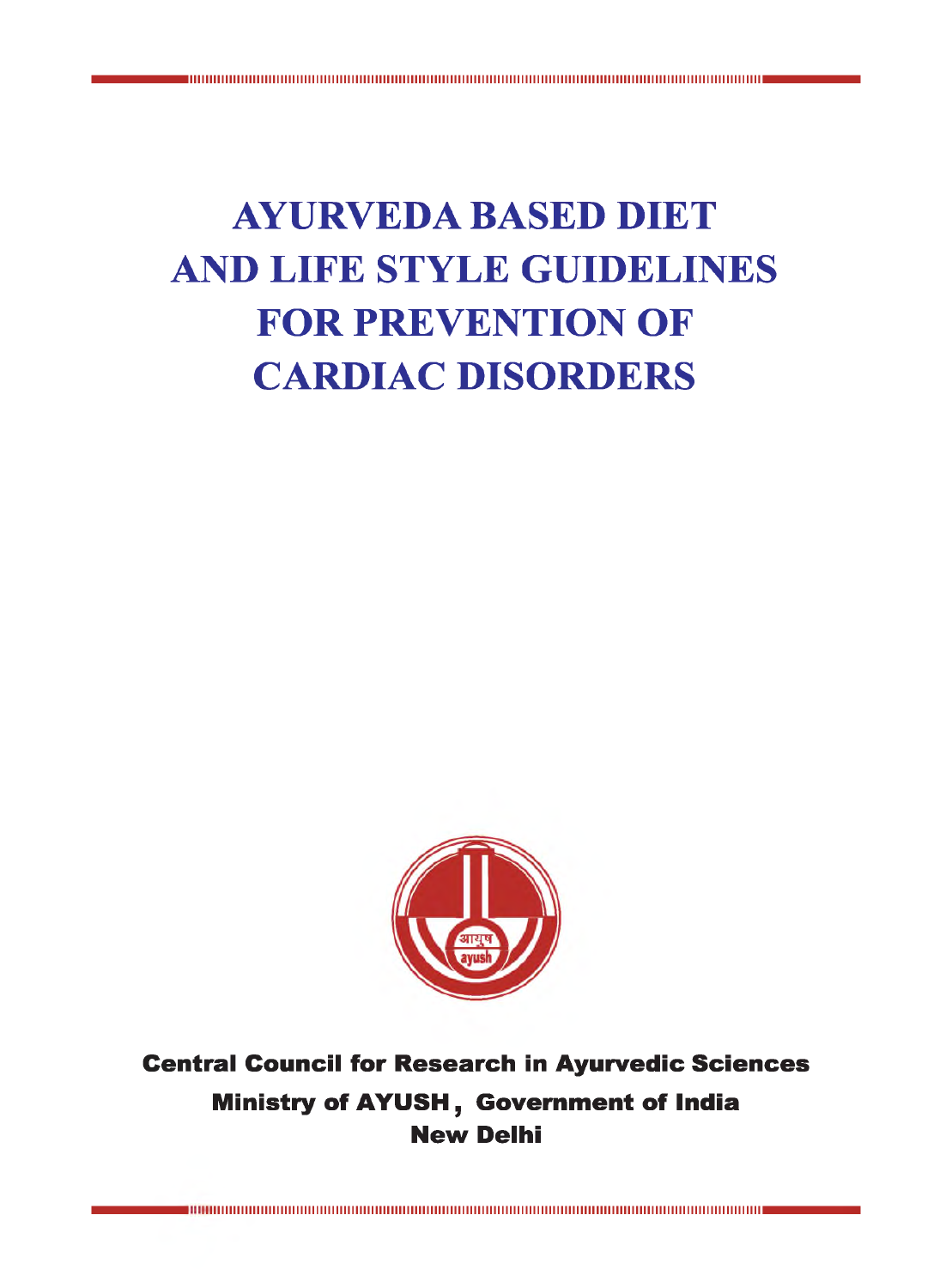© Central Council for Research in Ayurvedic Sciences Ministry of AYUSH, Government of India, New Delhi - 110058

First Edition - 2018

**Publisher:** Central Council for Research in Ayurvedic Sciences, Ministry of AYUSH, Government of India, New Delhi, J. L. N. B. C. A. H. Anusandhan Bhavan, 61-65, Institutional Area, Opp. D-Block, Janakpuri, New Delhi - 110 058, E-mail: [dg-ccras@nic.in,](mailto:dg-ccras@nic.in) Website : [www.ccras.nic.in](http://www.ccras.nic.in)

**Disclaimer:** All possible efforts have been made to ensure the correctness of the contents. However Central Council for Research in Ayurvedic Sciences, Ministry of AYUSH, shall not be accountable for any inadvertent error in the content. Corrective measures shall be taken up once such errors are brought to notice.

**Note:** These are general guidelines & advocacies and should only be followed under supervision of qualified registered Ayurveda practicetioner.

**ISBN : 978-93-83864-31-7**

**Printed at : JK Offset Graphics Pvt. Ltd., New Delhi-110020**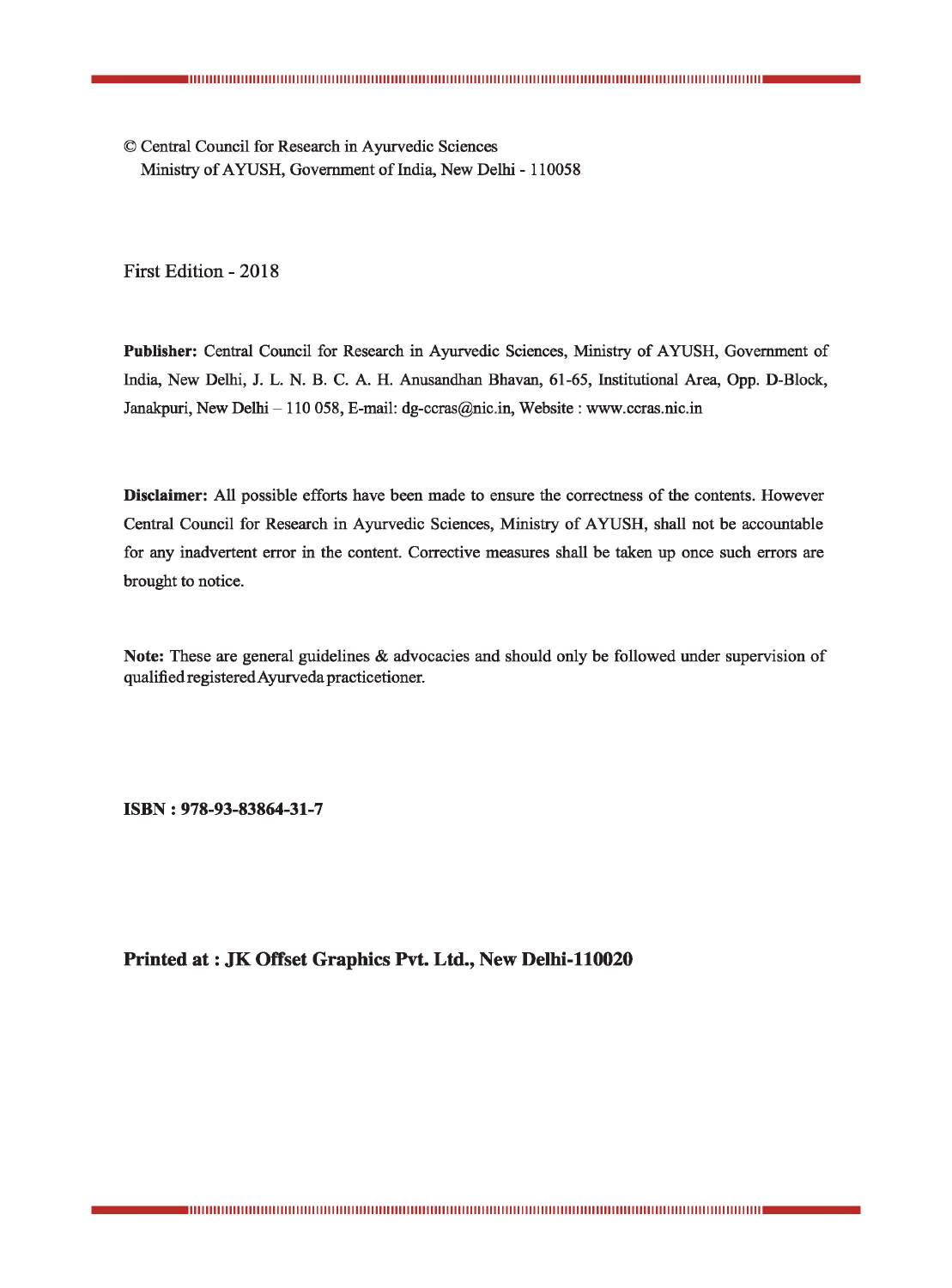# **Prologue**

Ayurveda evolved as a comprehensive health care system through systematic experimentation by generating reproducible evidence. These evidences are further expanded and documented as classical texts of Ayurveda such as Charaka Samhita, Susrutha Samhita, Astanga Sangraha etc. Further in the medieval period, several new classics such as Bhavaprakasha, Shamgdhara Samhita, Chakradatta etc have expanded the scope, emphasizing on prevention and management of diseases through dietary and preventive interventions.

Ayurveda vividly describes the conducive and non-conducive substances including diet, medicines etc and has classified them into three major categories, viz, *Shamana* (palliative), *Kopana* (aggravating) and *Swastha Hita* (conducive to health). Ayurveda has also emphasized on three major factors responsible for causation of any illness such as *Asatmyendriyartha Samyoga* (incompatible correlation of sense organs), Prajnaparadha (intellectual blasphemy) and *Parinama* (disharmony with rhythms and cycles of nature); avoidance of which is essential for maintenance of health and prevention of diseases.

Detailed description concerning functional anatomy and physiology of *Hridaya* and associated illnesses are available in Ayurvedic literature. *Hridaya* (heart) is the *mula* (main seat) of *Rasavaha Srotas* or circulatory system in the body. The vitiation of this system may lead to diseases such as *Sthoulya, Hridroga* etc. The role of *Vyana Vayu* and *Ojus* which are major functional attributes also contribute significantly to the health and disease of cardio-vascular system.

In recent times, there has been an emerging shift in epidemiologic and demographic pattern of diseases, and non-communicable diseases are emerging as a major share of disease burden in developing countries. Cardiovascular disorders and other allied conditions contributing to cardiac illness are also spreading in this pattern. Prevention and management of these conditions are pivotal to reduce the disease burden and also facilitate to cut the health costs grossly. Ayurveda offers a comprehensive and personalized approach for such conditions.

The council has taken initiatives to present a user friendly guidelines on prevention of cardiovascular diseases through dietary and lifestyle advocacies based on principles of Ayurveda, meeting the contemporary requirements. These guidelines are certainly useful for physicians and health seekers alike, approaching Ayurveda healthcare set-ups.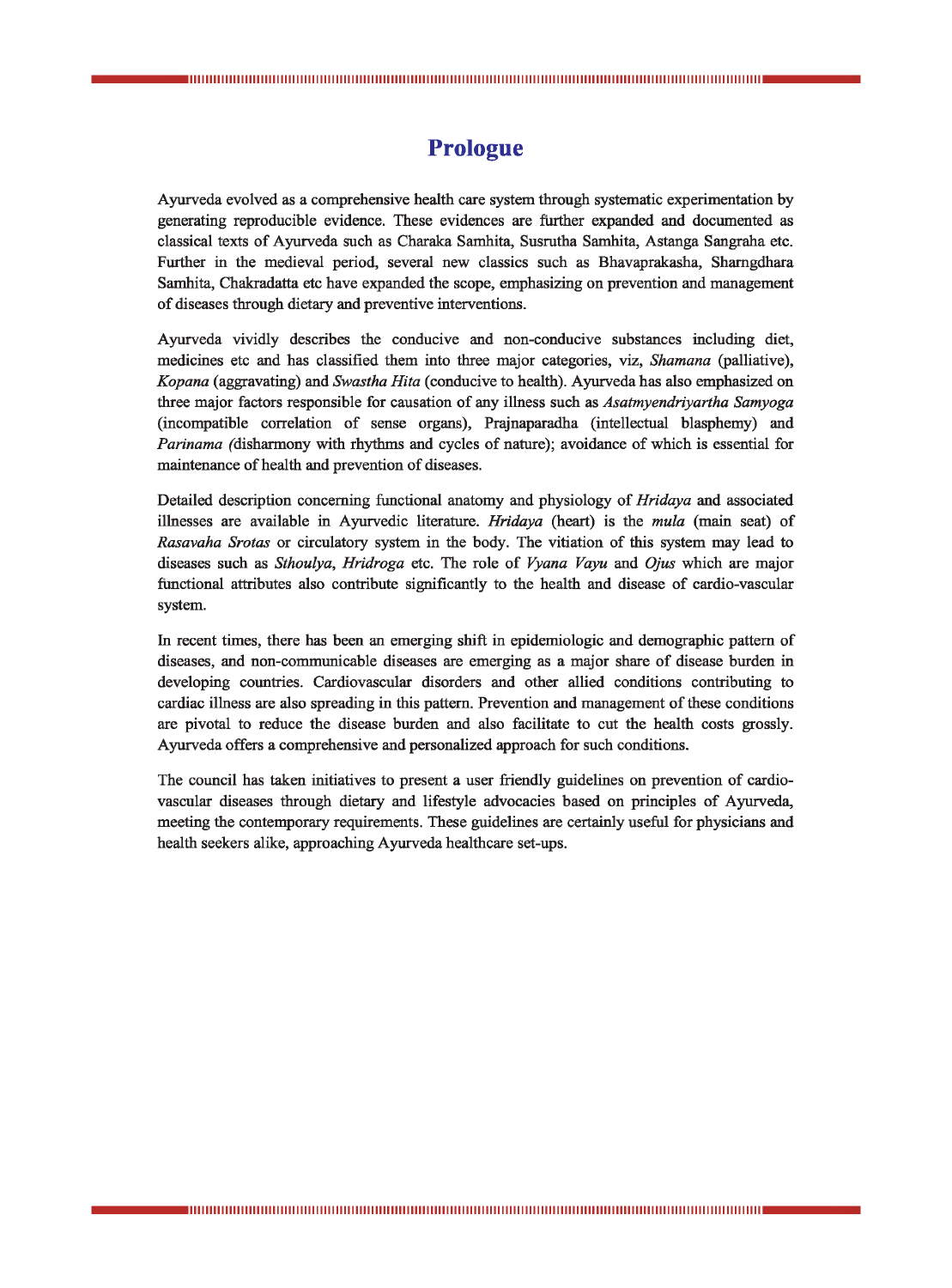# **INDEX**

| <b>S. No.</b> | <b>Content</b>                                                                                                                                                                                                                             | Page No.  |
|---------------|--------------------------------------------------------------------------------------------------------------------------------------------------------------------------------------------------------------------------------------------|-----------|
| 1.            | <b>Prologue</b>                                                                                                                                                                                                                            | iii       |
| 2.            | <b>Background</b>                                                                                                                                                                                                                          | 1         |
| 3.            | <b>Concept of Ahara (Diet) in Ayurveda</b><br>2.1 Viruddha Ahara (Dietetic Incompatibility)                                                                                                                                                | $1 - 2$   |
| 4.            | <b>Concept of Vihara (Lifestyle) in Ayurveda</b><br>3.1 Dinacharya (Daily regimen)<br>3.2 Rithucharya (Seasonal regimen)<br>3.3 Sada vritta (Ethical Regimen): Rules of good conduct<br>3.4 Dharniya & Adharniyavega (Preventive Regimens) | $2 - 5$   |
| 5.            | <b>Preventive Cardiology-An overview</b>                                                                                                                                                                                                   | $5 - 8$   |
| 6.            | <b>Preventive / Therapeutic dietary and lifestyle measures</b><br>as per Ayurveda                                                                                                                                                          | $9 - 14$  |
| 7.            | <b>Cardiac Risk Factors -Preventive Cardiology</b><br>6.1 Preventive Measures as per Ayurveda<br>6.2 Madhumeha (Diabetes Mellitus)<br>6.3 Uchcharaktachapa (Hypertension)<br>6.4 Sthaulya (Obesity)                                        | $15 - 21$ |
| 8.            | <b>Diet Chart for Vata Prakriti Purush</b>                                                                                                                                                                                                 | 22        |
| 9.            | Diet Chart for Pitta Prakriti Purush                                                                                                                                                                                                       | 23        |
| 10.           | Diet Chart for Kapha Prakriti Purush                                                                                                                                                                                                       | 24        |
| 11.           | <b>References</b>                                                                                                                                                                                                                          | $25 - 27$ |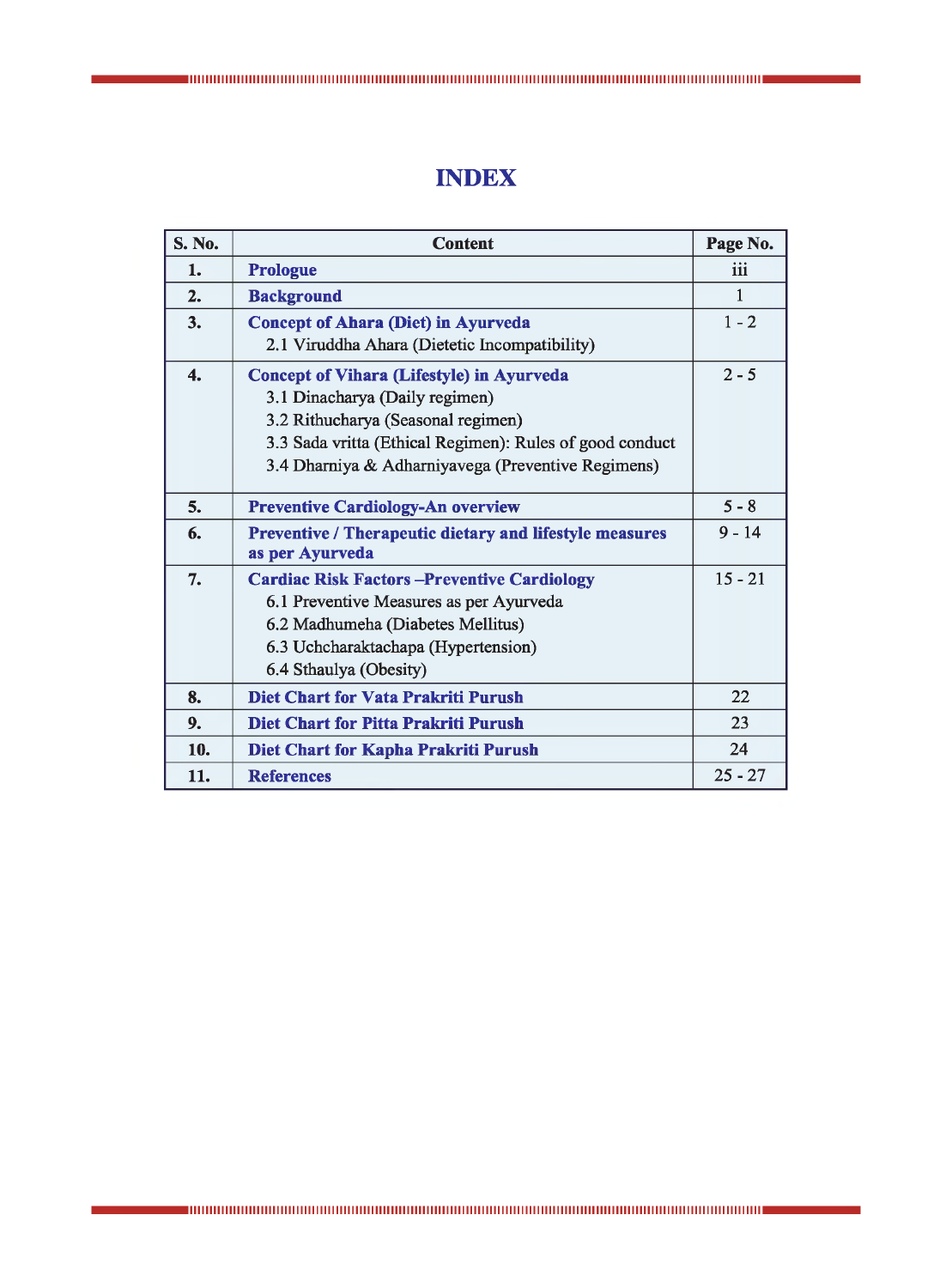# **AYURVEDA BASED DIET & LIFE STYLE GUIDELINES FOR PREVENTION OF CARDIAC DISORDERS**

# **1. Background**

The incidence of lifestyle diseases like hypertension, diabetes mellitus, dyslipidemia, and overweight/obesity associated with cardiovascular diseases is on the rise. Cardiovascular disorders continue to be the major cause of mortality representing about 30% of all deaths worldwide. With rapid economic development and increasing urbanization of lifestyle in the past few decades, prevalence of these diseases has reached alarming proportions among Indians in the recent years. As Ayurveda is recognized as foremost life science and describes ways to prevent and manage lifestyle disorders, the world is being attracted towards its potential. Ayurveda provides effective solutions in the forms of dietary regulation, lifestyle advisory, detoxification and bio-purification procedures like *Panchakarma,* since it targets preventive, palliative rejuvenative interventions and medicaments. The holistic approach of *Ayurveda,* treating the patient as a whole, meaning intervention targeted towards complete physical, psychological, and spiritual well-being makes this science a wonderful option in lifestyle disorders.

Basically in *Ayurveda,* promotion of health and prevention of diseases is given more importance than the treatment of the diseases. Health and diseases is dependent on three factors 1.e. *Ahara* (Diet), *Vihara* (life style practices) & *Oushadha* (Drug& therapies). Among these, food *(Ahara)* is considered as most important one. *Pathya* is defined as the *ahara* (diet) which is congenial to a person according to his constitution, appetite & digestive capacity of the body. Most health problems develop due to the wrong eating and improper cooking. The planning of diet, based on certain principles mentioned in *Astavidhi vishesayatan* is very rational and scientific. Ayurveda emphasizes the characteristics of food in terms of quality, quantity and time which vary with age, constitution, habitat, digestive power, season, disease and also liking of the patient. One has to consume the diet, which is suitable to him in all aspects, and deviation from these may cause diseases. In addition to these, wrong cooking procedures, irregular timing, and consuming imbalanced and non-congenial food and not following the prescribed rules for preparing, preserving and eating food may also cause imbalance of health. The proper intake of diet not only can prevent many health disorders but also plays major role in the management of diseases. Therefore, due consideration should be given to all aspects of diet- planning for treatment of diseases and to maintain the health, according to *Ayurveda.*

The *Ayurvedic* regime of healthy life is designed for achievement of a long, healthy active life, providing relief from pain and disease allowing enjoyment of life with attainment of satisfaction & contentment. Elaborate description is available on personal hygiene encompassing diet and regimen during daily routine (*Dinacharya*), seasonal routine (*Ritucharya)* and behavioral and ethical principles (*Sadvritta*). Observance of certain rules regarding suppressible and non-suppressible urges also paves way towards positive health. Cardiac risk factors can be prevented or managed by lifestyle including principles of Dinacharya, Ritucharya and sadvrtta.

# **2. Concept of** *Ahara* **(Diet)**

Any material in the universe, according to Ayurveda is composed of five basic elements, the *Pancha Mahabhootas,* namely Earth (*Prithvi*), Water *(Ap),* Fire (*Teja*), Air (*Vayu*) and Ether *(Akasha)* including human body and the food. *Tridoshas* i.e. *Vata, Pitta* & *Kapha* which constitutes the body is also made up of *Panchamahabhootas* viz *Vata* is made up of *Vayu* and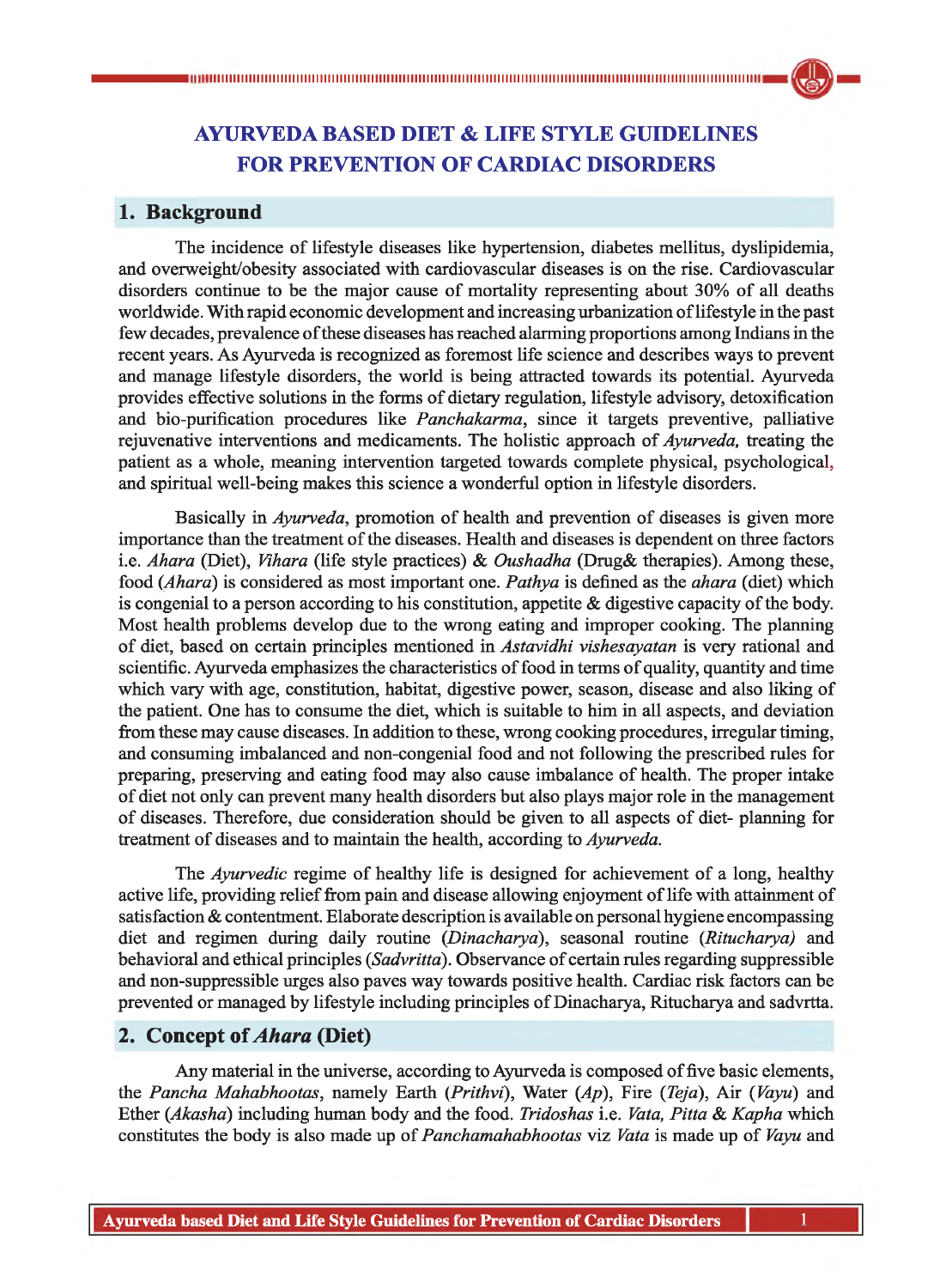*Akasha mahabhoota, Pitta* is made up of *Agni* and *Jala mahabhoota* and *Kapha* is made up of *Jala* and *Prthvi mahabhoota.* Planning and indulging in the diet balancing these elements maintain the homoeostasis of the body.

Each dietary item may have dosha aggravating, dosha pacifying or dosha balancing actions in the body. Specific diet has been mentioned in Ayurveda to maintain the balance of *Doshas* disturbed due to various factors like season, age etc.The food contains six basic tastes and each taste has pre-dominance of particular elements of *Pancha mahabhoota* which exerts specific effect on the *Tridoshas & Dhatus.*The *Madhura* (Sweet) *rasa* has predominance of *Prithvi* & *Aap* elements, *Amla* (Sour) *rasa* has predominance of *Prithvi* & *Agni, Lavana* (Salt) *rasa* has predominance of *Aap* & *Agni, Katu* (Pungent) rasa has predominance of *Agni & Vayu, Thikta* (Bitter) rasa has predominance of *Vayu* & *Akash* and *Kashaya* (Astringent) *rasa* has predominance of *Prithvi & Vayu.* It is mentioned that, drugs having sweet, sour and salty taste alleviate *Vata,* those having astringent, sweet and bitter tastes alleviate *Pitta* and those having astringent, pungent and bitter tastes alleviate *Kapha dosha.*

In *Ayurveda* specific principles are described for consuming diet. It is not possible to derive the entire benefit out of food, simply on the basis of quantity of intake, without considering the eight factors like *Prakrti* (Qualitative characteristics of the food), *Karana* (Processing of food), *Samyoga* (combination of food), *Rashi* (The quantity of food), *Desha* (Habitat of the person), *Kala* (Time& seasonal variation), *Upayoga Samstha* (Variable digestibility of various food articles) and *Upayokta* (The person who consumes the food).

Fat rich diet harms the body in the long run and very low fat diet is also unhealthy in that it could result in fatty acid deficiency syndromes. Regular physical exercise, not heavy exercise, keeps the body healthy, both by suppressing appetite after a while and burning extra calories if needed.

# **2.1** *Viruddhahara* **(Dietetic Incompatibility)**

The food with incompatible or contradictory qualities has poisonous effect on the body that aggravates *Tridoshas* in turn leading to various disorders viz: *Gulma* (Lump), Allergies and Skin diseases. It also destroys strength, vigour, memory, immunity etc. The dietary incompatibility is due to *Desha* (climate), *Kala* (season), *Agni* (digestive power), *Matra* (quantity), *Satmya* (adaptability/customization), *Doshas (tridosha), Samskara* (mode of processing), *Aharavirya* (potency of food), *Kostha* (bowel habits) , *Avastha* (state of health), *Krama* (order of food intake), *Parihara* (restriction), *Upachara* (prescription), *Sanyoga* (combination) , *Hridya* (delicious), *Sampad* (richness of quality)and *Vidhi* (rules of eating).Few contradictory combinations mentioned in the classics are fish or its soup along with milk, milk or milk products with alcoholic beverages , radish consumed with milk and lotus stem with honey etc.

## **3. Concept of** *Vihara* **(Lifestyle)**

The *Dinacharya, Ritucharya* and *Sadvritta* are parts of correct/ideal Lifestyle measures mentioned in *Ayurvedic* classics for maintenance of health and also to achieve a long, healthy active life, providing relief from pain and disease. Detailed description of personal hygiene encompass diet and regimen during daily routine (*Dinacharya*), seasonal routine (*Ritucharya*) and behavioral, rules of good conduct *(Sadvritta)* and description of suppressible (Dhamiya vega) & non suppressible(Adhamiya vega) urges is available in Ayurveda.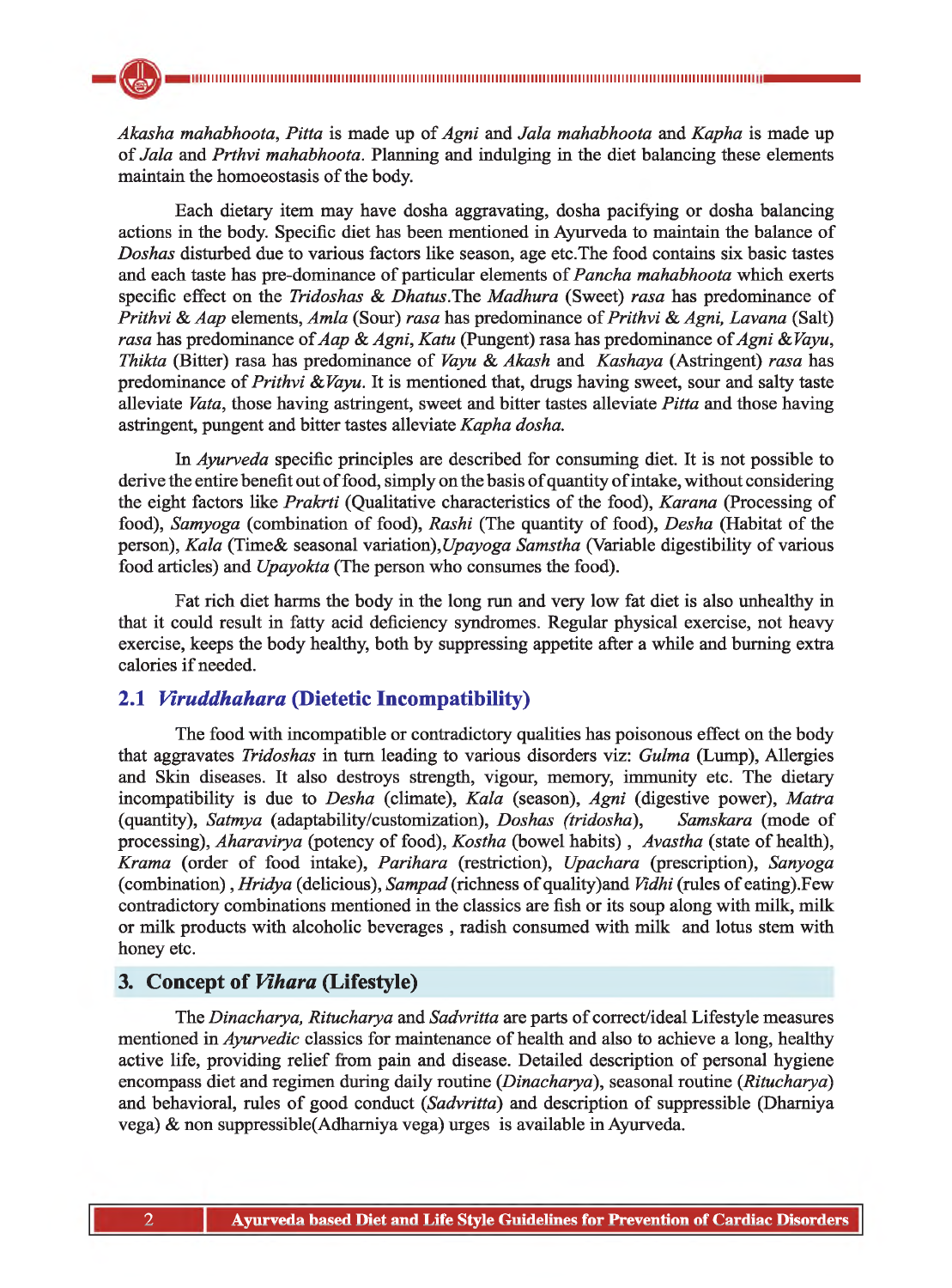**Abstain from those factors which cause mental agony:-It** is not what you eat that kills you; it is what eats you (negative thoughts) that kills you. (Hippsley-Cox J, Fielding K, and Pringle M. Depression as a risk factor for IHD in men). There are a host of scientific studies, both prospective and retrospective, that have shown a very close cause-effect relationship between negative thoughts like anger, pride, hostility, and depression and vascular diseases and, even, cancer!.

# **3.1** *Dinacharya* **(Daily regimen)**

- It is advisable to wake up during *Brahma Muhurta* (preferably between 4.00 a.m. to 5.30 a.m.).
- One should attend the nature's calls.
- The soft brushes made out of twigs of *Khadira, Karanja, Apamarga* etc. should be used for brushing the teeth.
- Tongue should be cleaned by a long flexible strip of metal or plant twig. It not only cleanses the tongue but also stimulates digestion. Mouth should also be cleaned properly.
- Chewing of betel leaves with small pieces of Areca nut (*Khadira*) and fragrant substances like cardamom, cloves, refreshes the mouth and enhance digestion.
- It is necessary to massage (*Abhyanga*) whole body with oil every day. Oil massage ensures softness and unctuousness of skin, free movement of joints and muscles, peripheral circulation and elimination of metabolic wastes.
- Regular exercise (*Vyayama)* is essential for perfect health. It builds up stamina and resistance against disease, clears the channels of body (*Srotas*) and increases the blood circulation. It enhances efficiency of body organs, promotes appetite and digestion and prevents obesity.
- Whole body massage with dry powders *of yava,kola & kulath* (*Udvartana*) every day.
- Bathing (*Snana*) improves enthusiasm, strength, sexual vigour, appetite, span of life and removes sweat and other impurities from the body. After bath one should wear clean clothes and smear the body with perfume.
- One should have regular shaving, haircut (*Kshaura Karma),* cutting of nails (*Nakh apkartana*) etc.

# **3.2** *Rithucharya* **(Seasonal regimen)**

In *Ayurvedic* classics, there has been a thorough consideration for seasons, besides the dietetic regimens for days and nights. Whole year is divided into six seasons and detailed dietetic regimen for these seasons is prescribed. In spring season, bitter, hot and astringent diet is advised while salty, sour and sweet food should be avoided. Wheat, barley, honey syrup, fruits like mango, jack fruit-etc. and meat of forest animals is advised. In summer season due to hot climate, aggravation of *pitta* occurs. Hence *pitta* pacifying cold, liquid, sweet and oily diet is advised. Excessive hot, spicy, sour salty diet should be avoided. Intake of rice, milk, ghee, sugar, grapes, coconut water, meat of forest animals are advised. In rainy season aggravation of *vata* occurs, hence *vata shamaka* sweet, sour and salty food and drinks are preferred. The food should be hot, dry, fatty and easily digestible.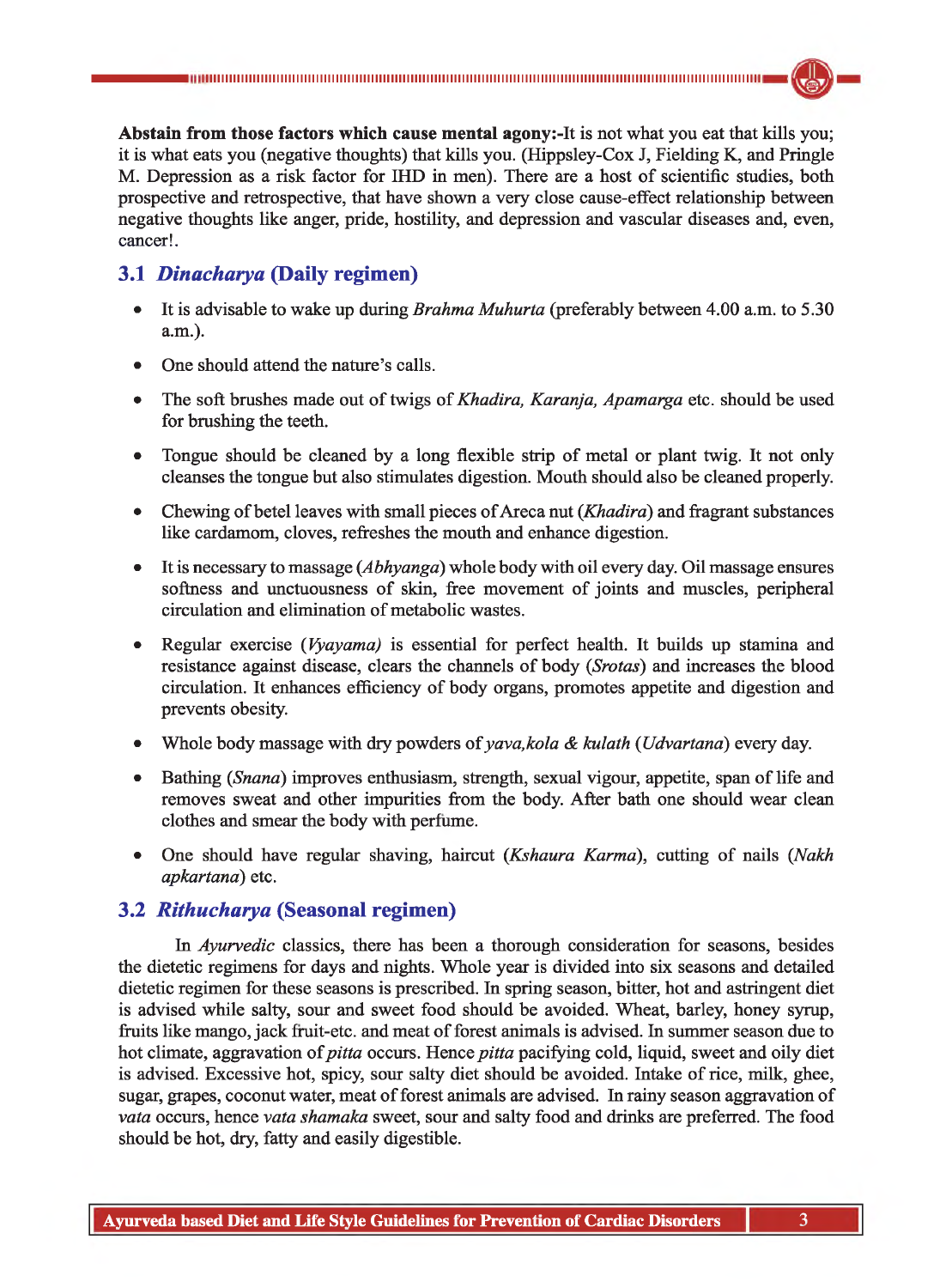Preserved rice, wheat, barley and mutton soups are advised. In pre winter and winter season *Vatadosha* aggravates due to cold, dry, chilly atmosphere in this season hence *vataghna, pittavardhaka* diet is recommended. Hot, sweet, sour and salty food, milk, sugarcane, rice, oils and fats are advised and in autumn season aggravation of *Pitta dosha* occurs. Therefore, it is ideal to take ghee processed with bitter drugs; purgation, bloodletting, coolant, and light diet are advised. Diets dominant in Bitter, sweet, pungent diets are advised ideal in this season.

# **3.3** *Sadvritta* **(Rules of good conduct)**

*Ayurveda* prescribes certain rules for maintaining healthy mind. These are principles of right conduct that are applicable to all people at all times and places. Practicing them gives balance and harmony to the mind. These are

- Whenever possible, devote your services to God, to the wise and to respectable or elderly individuals.
- Always speak the truth
- Do not lose your temper under any circumstances
- Do not get addicted to sensory pleasures.
- Do not harm anyone.
- As far as possible, do not expose yourself to hardships.
- Try to control your passions.
- Endeavor to speak pleasant and sweet words.
- Meditate every day for tranquility of mind.
- Observe cleanliness in all things.
- Be patient
- Observe self-control
- Try to distribute knowledge, good advice and help to others.
- Be straightforward and kind.
- Avoid irregularity in daily activities.
- Avoid over eating, overdrinking, too much sexual activity, too much or too little sleep.
- Behave according to the time and place where you are residing.
- Act always in a courteous and polite manner.
- Control your sense organs.
- Make a habit of doing all that is good and avoiding all that is bad.

# **3.4** *Dharniya & Adharniyavega* **(Preventive Regimens)**

Observations of certain prescriptions and prohibitions given by *Ayurveda* ensure physical, mental and spiritual well-being.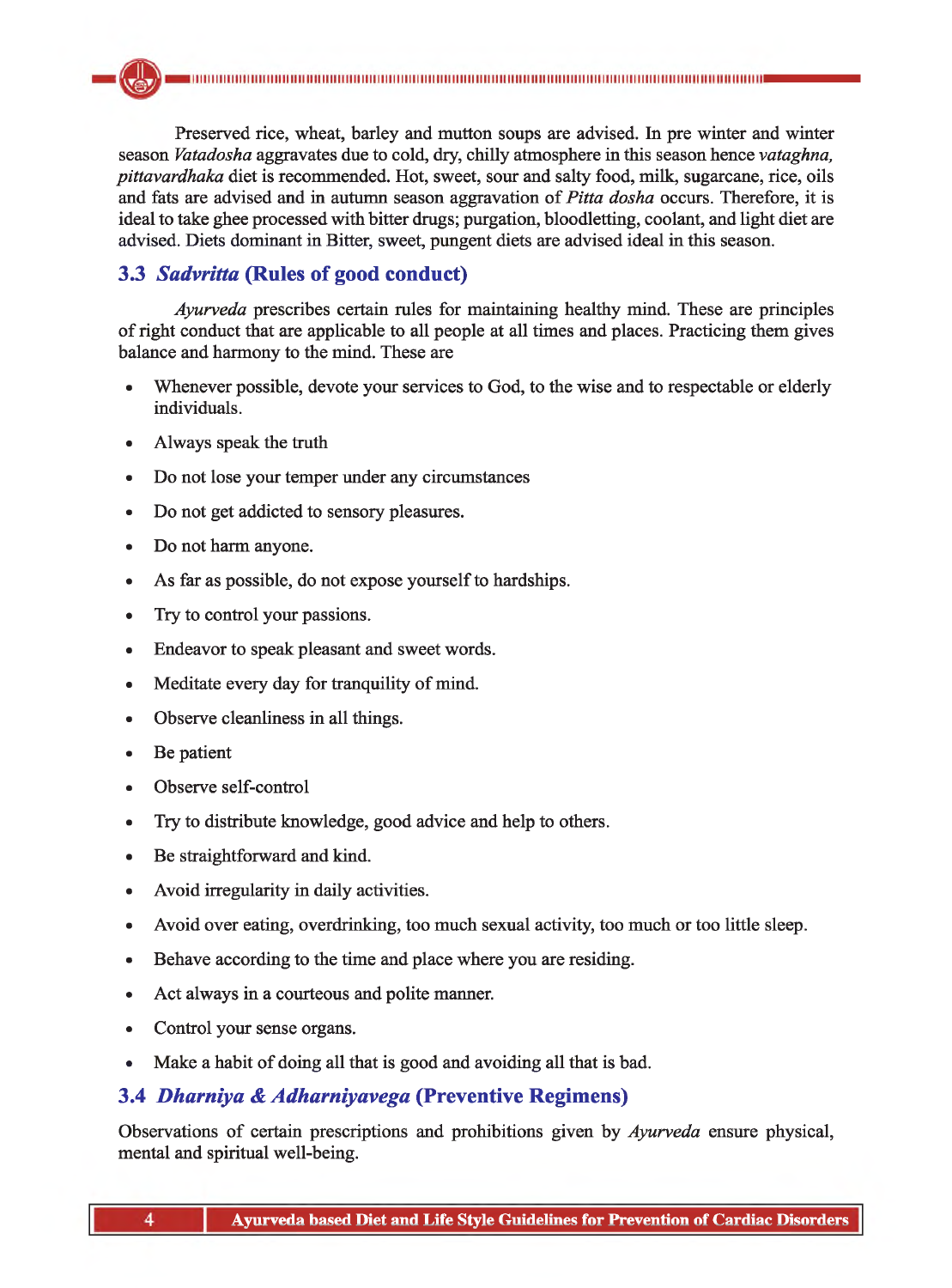#### **Non-Suppressible Urges**

There are thirteen natural urges. Suppression of which leads to many diseases as given below:

- Suppression of urge for urination leads to difficulty in passing urine, urinary stone, atony of bladder and inflammation of urinary tract.
- Suppression of urge for passing stool leads to pain in abdomen, indigestion, gas in abdomen, headache.
- Suppression of flatus leads to pain in abdomen, indigestion, heart diseases, constipation or diarrhea.
- Suppression of ejaculation of semen may produce a stone (Spermato-lith), pain in testis and difficulty in intercourse.
- Suppression of vomiting produces different types of diseases like urticaria, giddiness, anaemia, hyperacidity, skin diseases and fever.
- Suppression of sneezing may produce rhinitis and chronic cold, headache, sinusitis and diseases of respiratory system.
- Suppression of eructation leads to hiccough, pain in chest, cough and loss of appetite.
- Suppression of yawning leads to diseases of the eyes, throat, ear and nose.
- Suppression of hunger and thirst may lead to nutritional disorders and debility.
- Suppression of tears leads to mental disorders, pain in chest, giddiness and digestive disorders.
- Suppression of respiration may cause suffocation, respiratory disorders, heart diseases and even death.
- Suppression of sleep causes the diseases like insomnia, mental disorders, digestive disorders and diseases of sense organs.

#### **Suppressible Urges**

One should suppress urges of greed, grief, fear, fury, pride, shamelessness, envy and excessive passion. Observe self-control and always speak truth. One should not harm others and should always act in a courteous and polite manner.

• Dietetic and behavioural bad habits should be given up and good 'things should be taken up gradually. An intelligent person who seeks happiness should make a great effort to make good company and avoid the bad one.

## **4. Preventive Cardiology-An overview**

More than 50% of the deaths and disability from heart disease and strokes, which together kill more than 12 million people each year, can be cut down by a combination of simple and cost effective national efforts and individual attentions to reduce major risk factors. 80% of all CVD deaths worldwide occur in developing, low and middle income countries. CVD has become one of the major leading causes of deaths in developing countries. It is estimated that 90% of CVD is preventable. Prevention of CVD involves improving risk factors through: healthy eating, exercise, avoidance of tobacco smoke and limiting alcohol intake.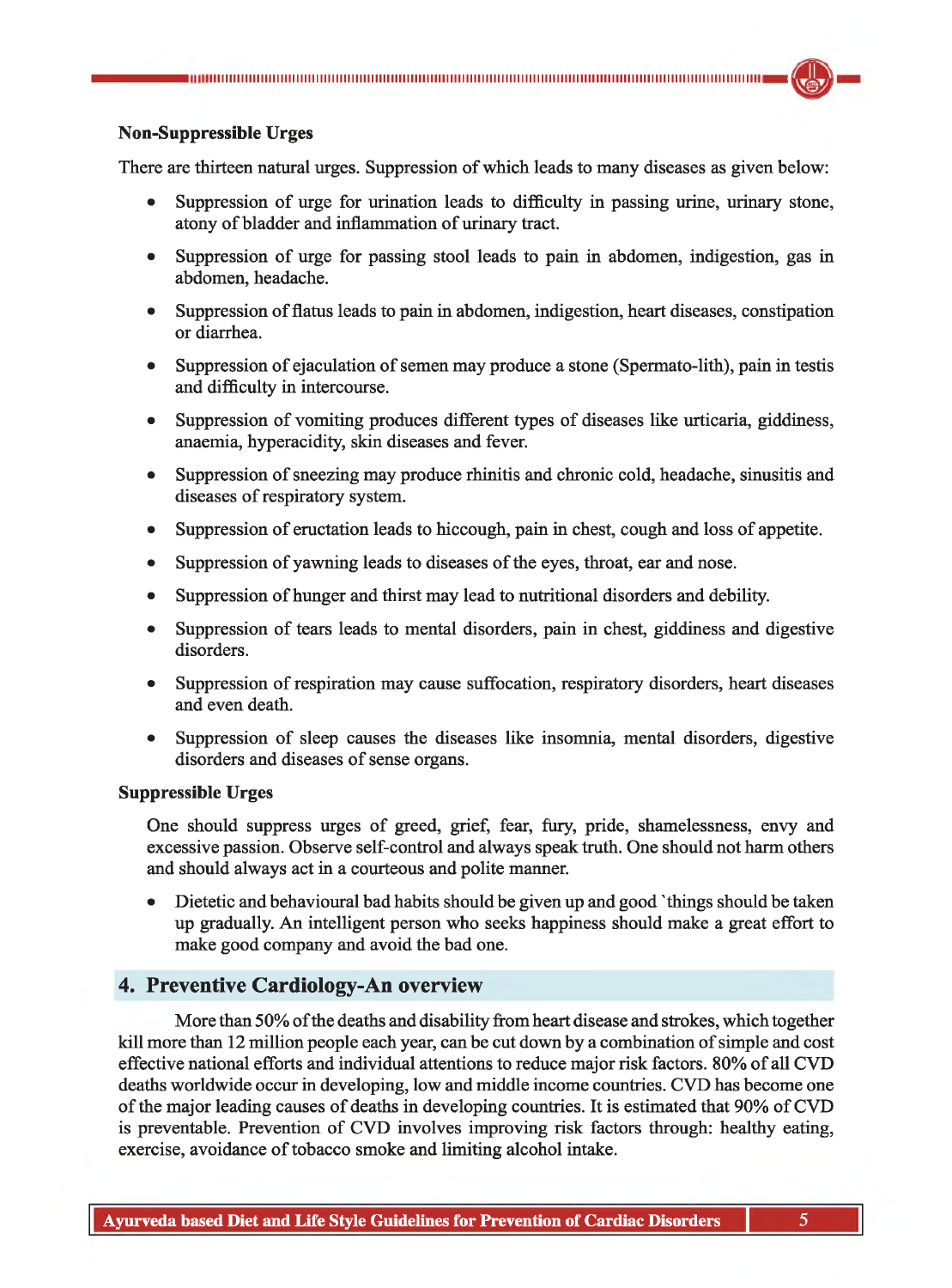As per Ayurveda, the food consumed by an individual is transformed in the intestinal tract by the action of *koshtagni* i.e, digestive fire. Production of *ahararasa,* which is normal in quality and quantity, depends upon the normalcy of *koshtagni.* The *Rasa Dhatu* is the first *Dhatu* which gets formed from the *Ahara Rasa* i.e. nutrient portion of food after proper digestion of food and is circulated by the action of *vyana vayu* throughout the body providing nutrition to seven *dhatus,* viz, *Rasa, Rakta, Mamsa, Medas, Asthi, Majja and Sukra.* The organs and channels through which this *Rasa Samvahana* (circulation) takes place are collectively termed as *Rasavaha Srotas* and *Hridaya* along with the ten *Mula Dhamanis* (great vessels) are considered as *Mula* (main organ) of this *Srotas.* In contrast, if the quality and quantity of *Ahara* and /or *Kostagni* are not in appropriate condition, it leads to improper digestion of food and subsequent formation of abnormal *Rasa dhatu* which has direct impact on *Hridaya, the seat of Rasavaha srotas.* In other words, the indiscretions followed by human beings in terms of *Ahara* (diet) and *Vihara* (lifestyle) can directly cause impairment of *Agni* and thus leads to formation of vitiated *rasa dhatu.* This vitiated *rasadhatu* is not capable of performing its normal functions of providing proper nutrition to seven *dhatus* in human body.

According to Ayurveda, excessive consumption of food which is heavy to digest, dry, cold and with bitter or astringent qualities, excessive physical exertion, altered patterns of sleep including day sleep, forceful withholding of urges or initiation of urges, excessive indulgence in purgation, emesis or enema procedures, mental stress, excessive fear, over thinking, anxiety and indulgences in medications to counteract these things can be broadly classified into *Aharaja, Viharaja* and *Manasika* factors which in turn vitiate the *agni* and subsequently the *rasadhatu.* The impaired *rasadhatu* in circulation, in presence of impaired *agni* at the levels of koshta and dhatus and vitiated *vyana vayu,* eventually paves the way for metabolic disorders such as *medoroga, sthoulya, prameha* etc which are milestones in the pathogenesis of *hrid-vikara.*

The **common causative/predisposing factors for** *hridrogas* as described in authoritative texts of Ayurveda are enumerated below so that these can be prevented for a healthy heart.

- 1. Excessive use of hot (*Ushna),* oily (*Snigdha*), spicy (*Iikta)* and fried food items.
- 2. Excessive use of astringent (*Kashaya rasa)* and irritant (*Tikshna*) food items.
- 3. Use of incompatible diet (viruddhaahara).
- 4. Excessive physical exercise or lack of exercise.
- 5. Excessive stress, fear and anger.
- 6. Retention of natural urges (*Adharniya Vega).*
- 7. Excessive fasting *(Ati-karshari).*
- 8. Over eating and irregular food habits.
- 9. Improper application of *vasti* and drastic purgatives.
- 10. Excessive consumption of alcohol/tobacco/cigarette etc.
- 11. Injury over chest ( *Vaksha pradesh).*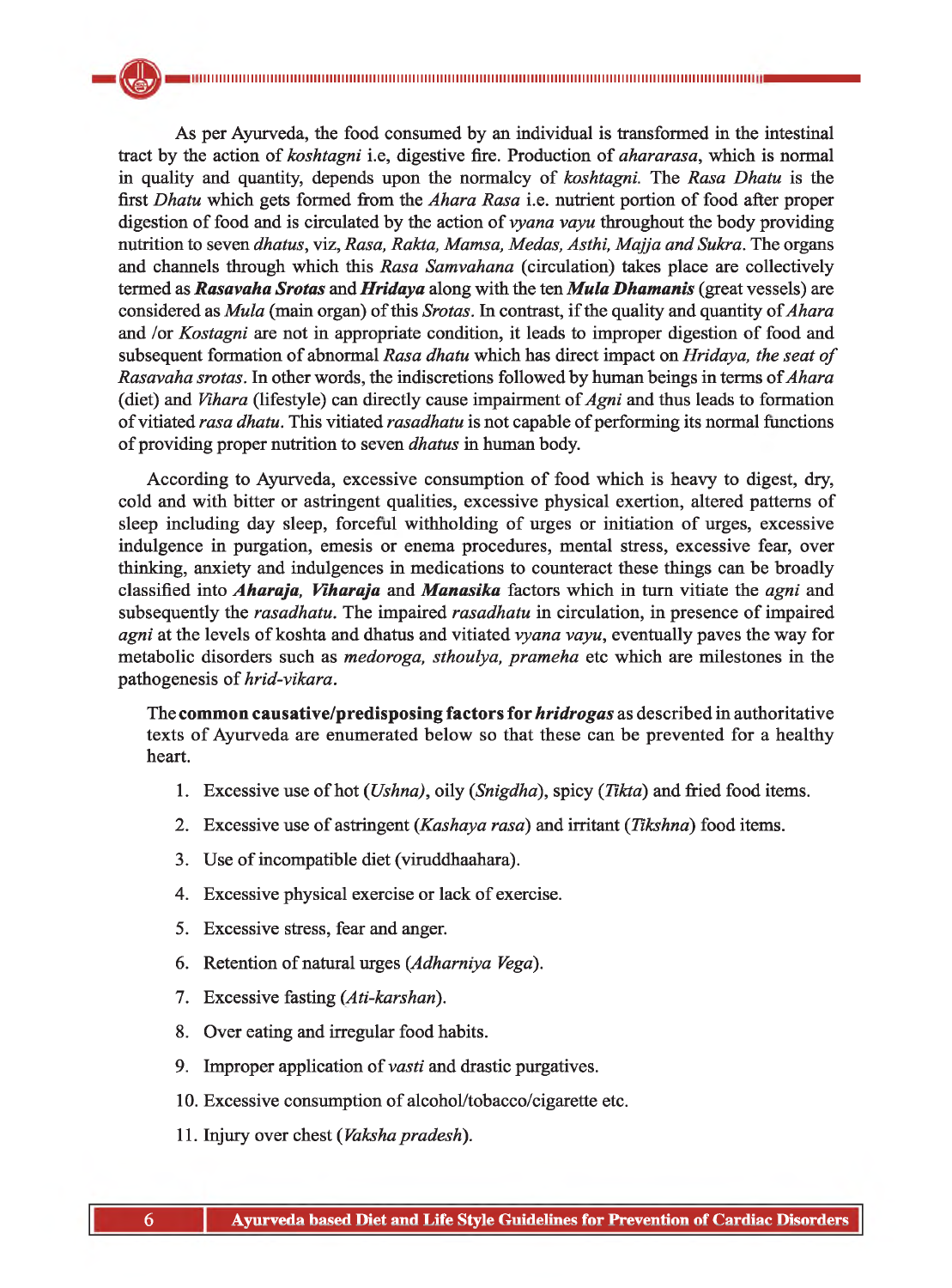# **Common Symptoms of** *Hridroga*

- 1. Anorexia (Aruchi)
- 2. Dis-taste of mouth (Mukhavairasya)
- 3. Nausea (Kaphotklesh)
- 4. Increased thirst(Trishna)
- 5. Dyspnoea (Shwas)
- 6. Fainting (Murchha)
- 7. Hiccough(Hikka)
- 8. Chest pain (UrahShool)
- 9. Cough (Kasa)
- 10. Vomiting (Chhardi)
- 11. Pallor/Cyanosis (Vivamata)
- 12. Stupor (Pramoh)
- 13. Coating inside throat (Galoplepa)
- 14. Fever (Jwar)
- 15. Productive Cough (KaphaShthivan)

#### **Food articles to be consumed /not to be consumed regularly**

Ayurveda prescribes specific diet patterns in the diseased conditions. According to the principles of Ayurveda, derangement of the digestive power occurs in many diseases and hence it is important to restore normalcy of the digestive power.

#### **Food articles to be consumed regularly**

| Sr. No. | <b>Aahara Dravyas</b>    |                                          |
|---------|--------------------------|------------------------------------------|
| 1.      | Sastika(type of Rice)    | A kind of rice harvested in sixty days   |
| 2.      | Shali (type of Rice)     | Oryza sativum Linn                       |
| 3.      | Mudga (Pulse)            | Phaseolus mungo Linn.                    |
| 4.      | Saindhava (type of salt) | Rock salt                                |
| 5.      | Amalaka(fruit)           | Emblica officinalis Gaertn.              |
| 6.      | Antarika Jala            | Rain water                               |
| 7.      | Ghrita                   | Ghee                                     |
| 8.      | Jangala Masa (meat)      | Meat of animals dwelling in arid climate |
| 9.      | Madhu                    | Honey                                    |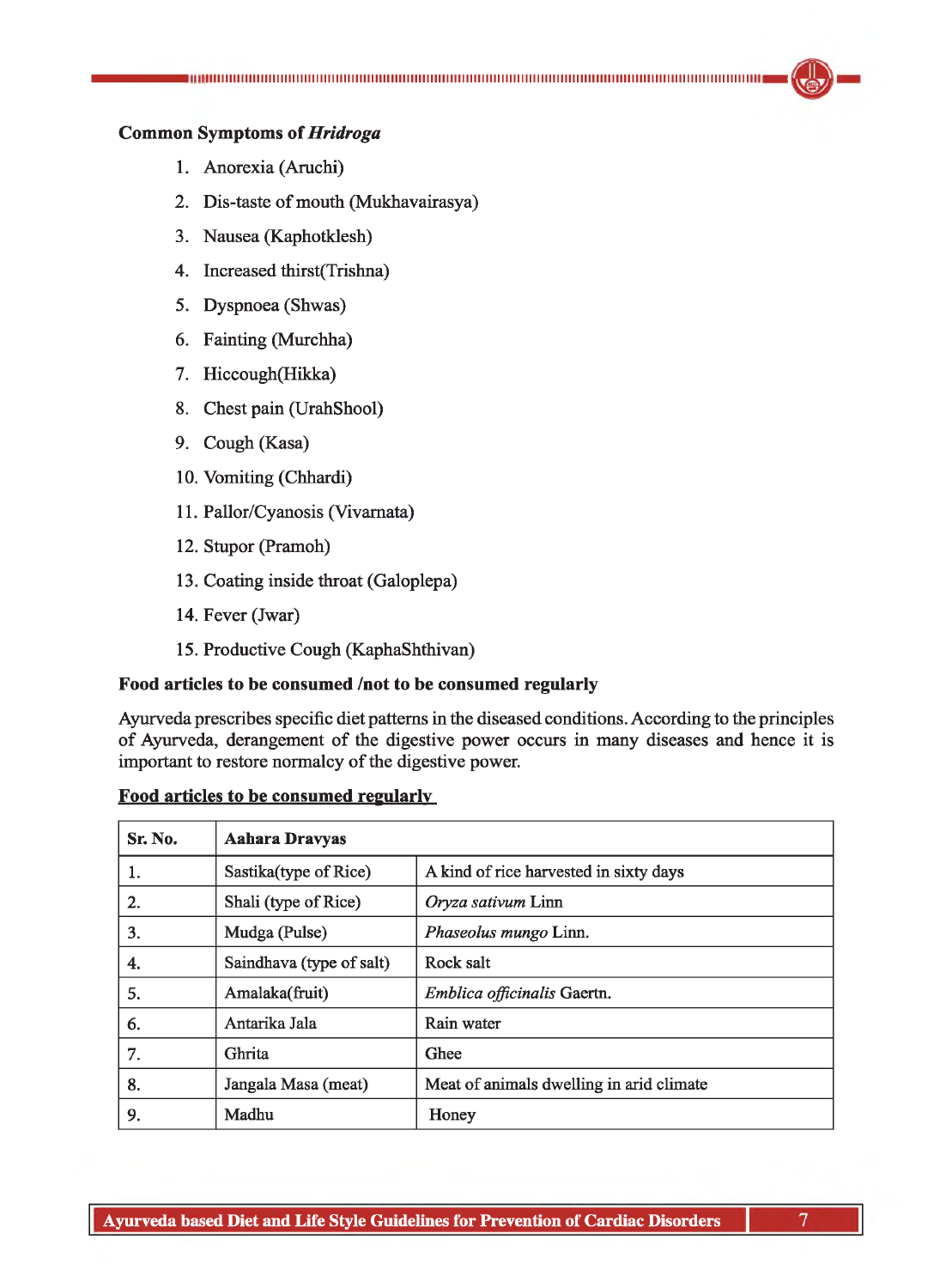

| Sr.No.           | <b>Aahara Dravyas</b> |                                                                                                                          |
|------------------|-----------------------|--------------------------------------------------------------------------------------------------------------------------|
| $\mathbf{1}$ .   | Dadhi                 | Curd                                                                                                                     |
| $\overline{2}$ . | Kūrcikā               | If milk cooked with curd or butter milk it will separate into liquid<br>and solid portion called as Kurcika              |
| 3.               | Kīlāta                | The solid part separated form kurcika                                                                                    |
| $\overline{4}$ . | Kshara                | Alkaline preparations                                                                                                    |
| 5.               | Shukta                | Mixing mastu(whey) with honey, jiggery, Kañji etc. and keep for<br>three days- the fermented preparation called as Sukta |
| 6.               | Aamamulaka            | Uncooked radish                                                                                                          |
| 7.               | Krisha Aamisha        | Meat of emaciated animals                                                                                                |
| 8.               | Shuska Aamisha        | Dried meat                                                                                                               |
| 9.               | Varaha Aamisha        | Pork                                                                                                                     |
| 10.              | Avi Aamisha           | Meat of sheep                                                                                                            |
| 11.              | Go-Aamisha            | Beaf meat                                                                                                                |
| 12.              | Matsya                | Fish                                                                                                                     |
| 13.              | Mahish Aamisha        | Meat of buffalo                                                                                                          |
| 14.              | Masha                 | Black gram                                                                                                               |
| 15.              | Nishpava              | <b>Bean</b>                                                                                                              |
| 16.              | Shaluka               | Tuberous root                                                                                                            |
| 17.              | <b>Bisa</b>           | The fiber of lotus                                                                                                       |
| 18.              | Payasa                | Sweets prepared by grinding cereals                                                                                      |
| 19.              | Virudha               | Sprouted seeds                                                                                                           |
| 20.              | Shuska Shaka          | Dried leaves                                                                                                             |
| 21.              | Yavaka                | Rice of Yavaka variety of paddy                                                                                          |
| 22.              | Phanita               | Molasses                                                                                                                 |

#### **Food articles not to be consumed regularly**

### **The unwholesome form of vegetables and fruits**

- Vegetables infested with insects, exposed to wind and sun for long time, dried up, old (*Puraana*) and unseasonal (*Anartavam*) are unwholesome. When they are cooked without adding fat (*Nisneha-Siddham*) and residual water after boiling as not filtered out (*Aparis*themax, vegetables becomes unwholesome for use.
- Fruits which are old, unripe, afflicted by insects and serpents, exposed to snow or sun for long time, growing in the land and season other than the normal habitat and time and putrefied are unwholesome.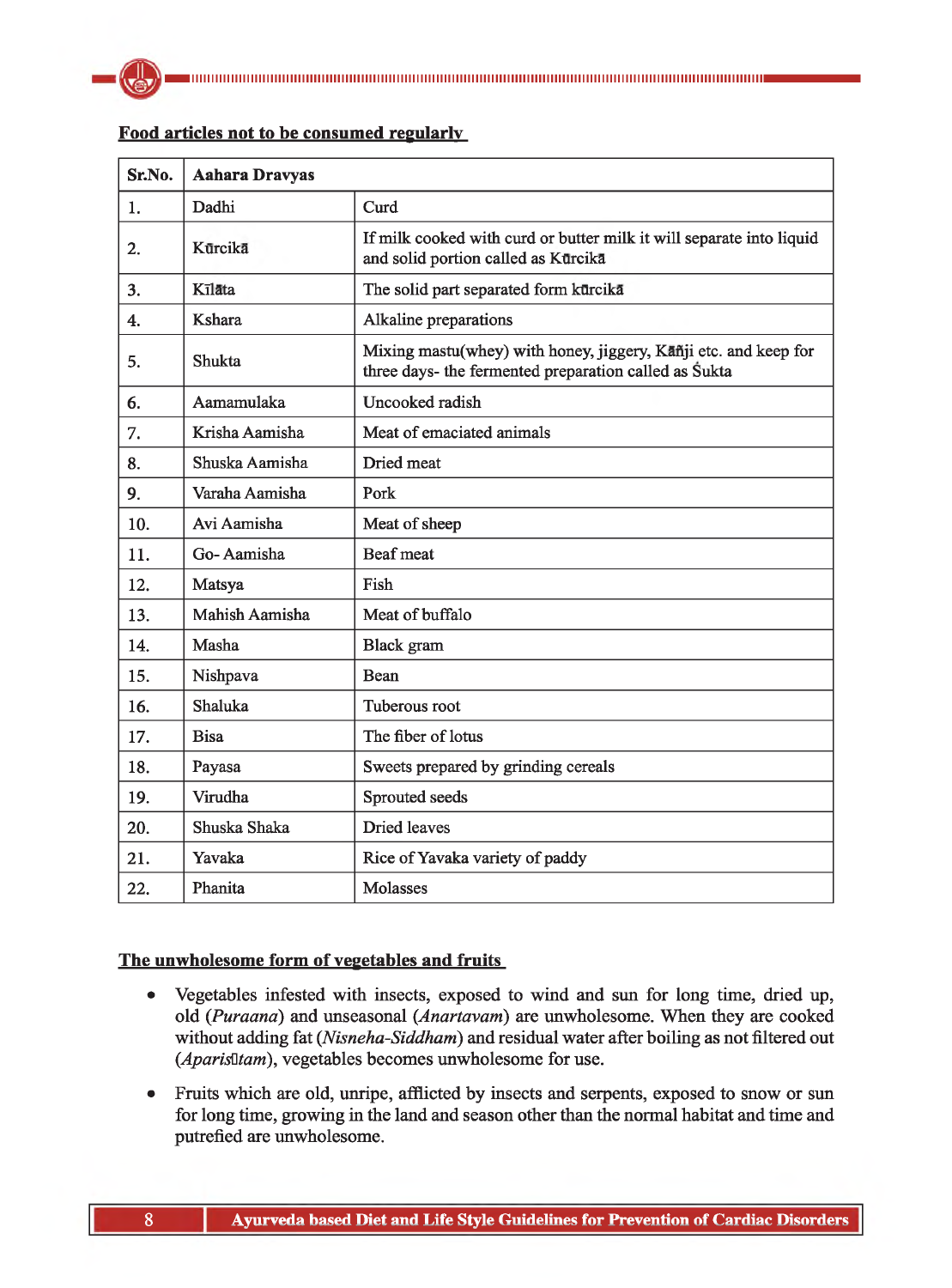# **5. Preventive / Therapeutic dietary and lifestyle measures as per Ayurveda**

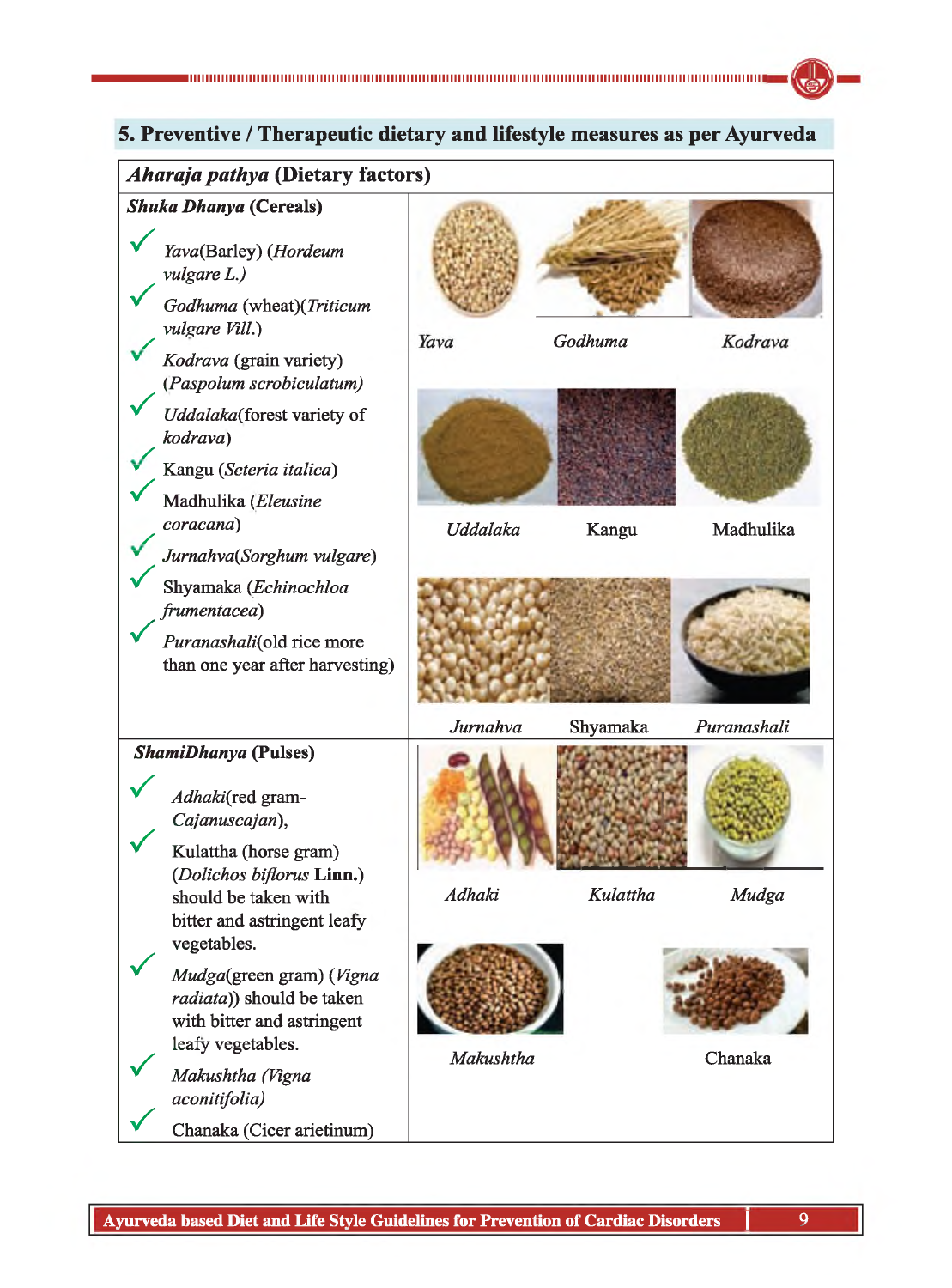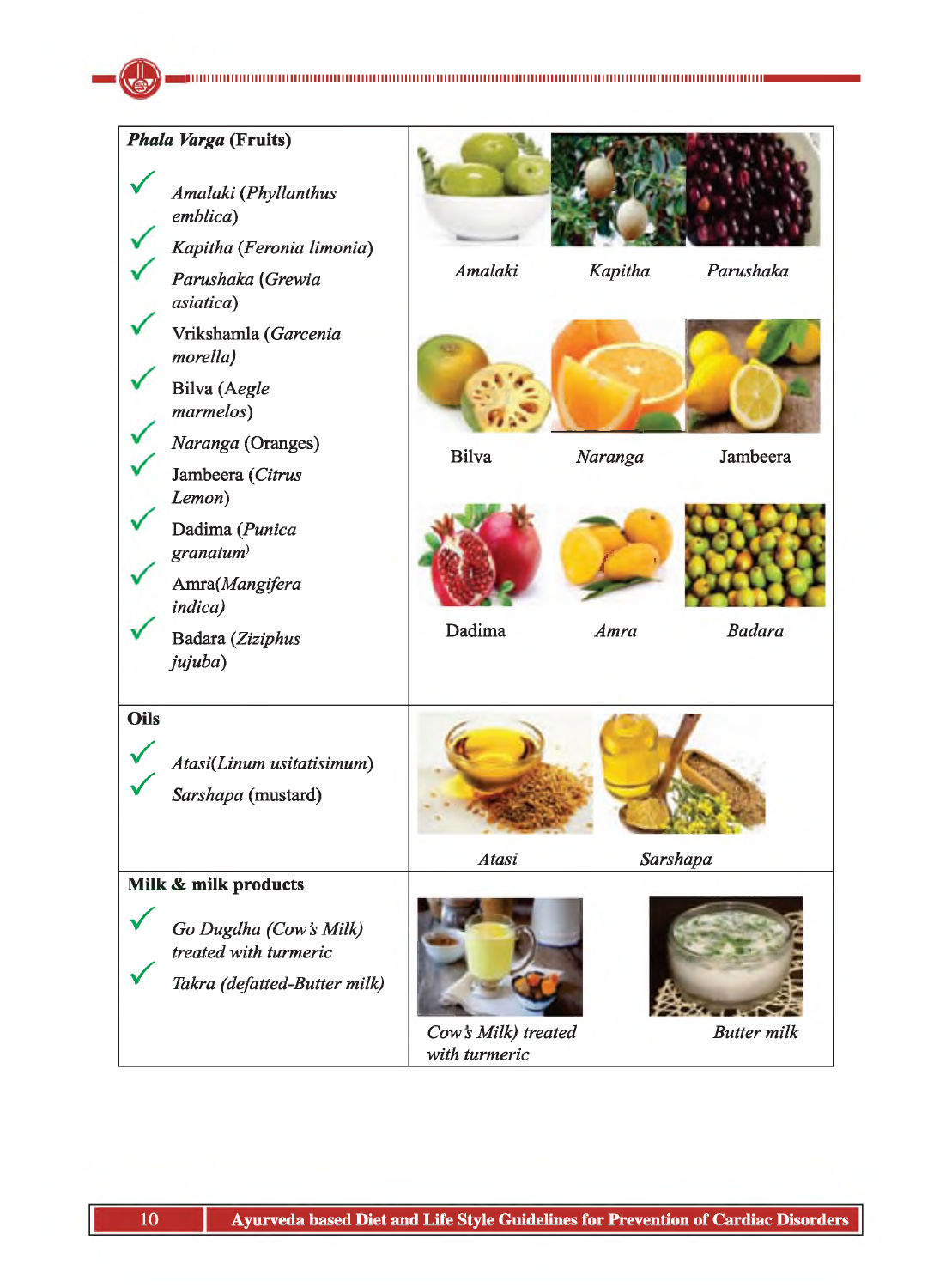| <b>Spices</b><br>Haridra (Turmeric)<br>Maricha (black Pepper)                                                 |                       |                                              |         |         |                       |
|---------------------------------------------------------------------------------------------------------------|-----------------------|----------------------------------------------|---------|---------|-----------------------|
| Tvak (Cinnamon)<br>Lashuna (Garlic)<br>Shunthi (Dry Ginger)<br>Dhanyaka (Coriandrum)<br>Jeeraka (Cumin seeds) |                       | Haridra                                      | Maricha | Tvak    | Lashuna               |
| Methika (Fenugreek)<br>with Powder)<br>Snana (Bath)                                                           | Udvartan (Dry Massage | Dhanyaka                                     | Shunthi | Jeeraka | Methika               |
| Exercise<br>Yoga<br>Optimum activity                                                                          | Chankramana (Walking) | <b>Udvartan</b> (Dry Massage<br>with Powder) |         |         | Chankramana (Walking) |
|                                                                                                               |                       | Exercise                                     |         |         | Yoga                  |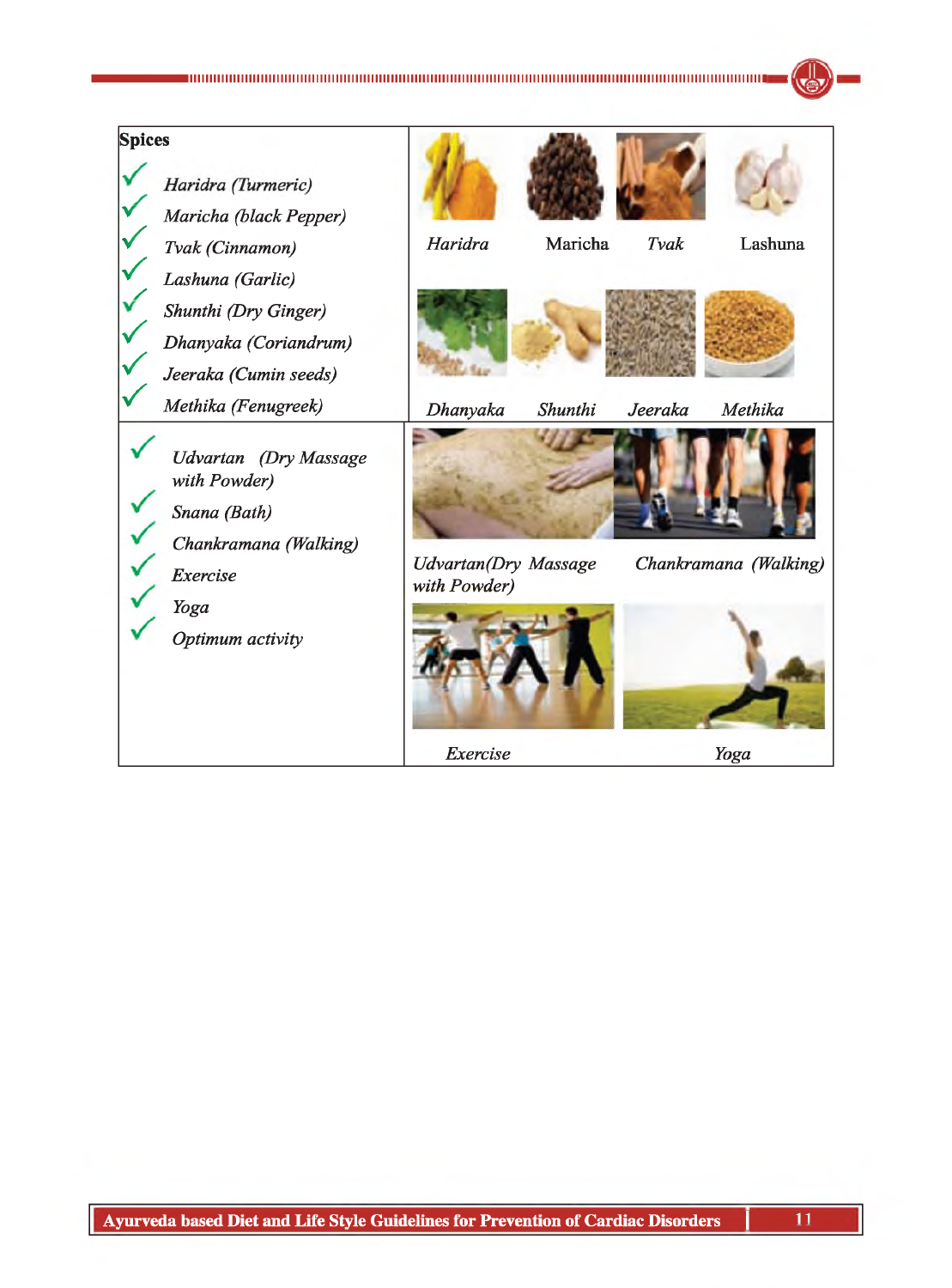# *Restricted Use*

| Aharaja Apathya (Dietary factors to be avoided in excess)                                                                                                                                                            |                                |                      |                       |  |
|----------------------------------------------------------------------------------------------------------------------------------------------------------------------------------------------------------------------|--------------------------------|----------------------|-----------------------|--|
| <b>Shuka Dhanya</b> (Cereals)<br>White Newly harvested<br>Rice (within One year) $\&$ its<br>preparations, Aromatic Rice<br>(Basmati)<br>Maida & its preparations<br>Bread, Noodles, Pasta, Maida<br>biscuits, Maida |                                | Newly Harvested Rice | <b>Bread</b>          |  |
| Maida Chapati, Maida Barfi,<br>Puri                                                                                                                                                                                  | <b>Noodles</b>                 | Pasta                | <b>Maida Biscuits</b> |  |
|                                                                                                                                                                                                                      | Maida Chapati                  | Maida Barfi          | Puri                  |  |
| <b>Shami Dhanya (Pulses)</b>                                                                                                                                                                                         |                                |                      |                       |  |
| Black Tila(Sesame), Masha<br>(Udad/black gram & its<br>preparations                                                                                                                                                  |                                |                      |                       |  |
| Rajamasha (Cow pea), Matara<br>(Pea)                                                                                                                                                                                 | <b>Black Tila</b><br>Rajamasha |                      | Masha                 |  |
| Mamsa Varga (Non-veg)<br>Gramyaudakanuparasa<br>(meat soup of the domestic,<br>aquatic and marshy animals)<br>Meat soup of pork, buffalo,<br>fish etc.                                                               | Gramya udaka nupa rasa pork    |                      | fish                  |  |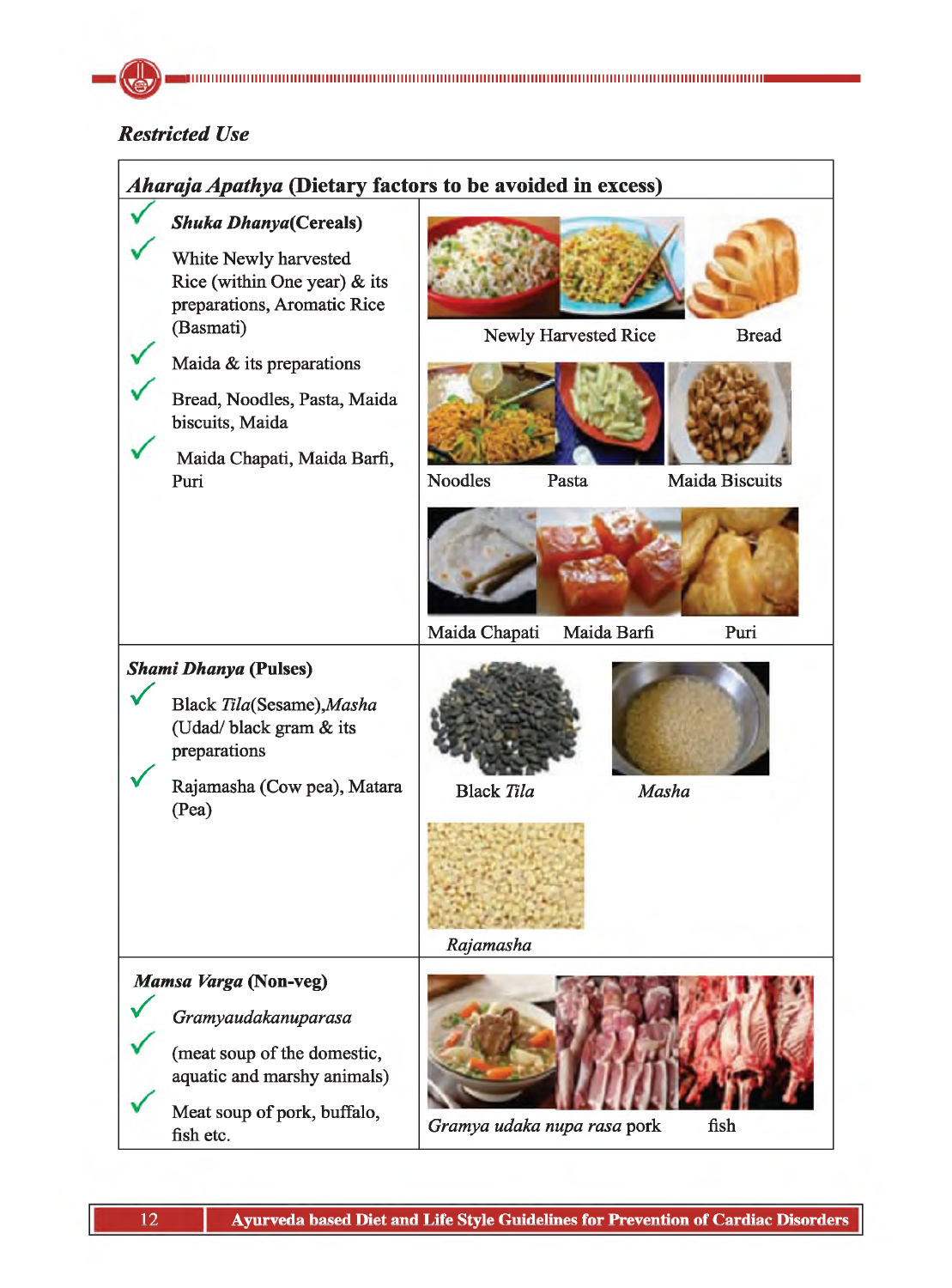| Shaka Varga: Kanda (tubers)<br>Potato, sweet potato, beetroot,<br>cabbage and its preparations<br>French fries, Chips, Alutikki                                                     | Potato       | sweet potato                   | beetroot |
|-------------------------------------------------------------------------------------------------------------------------------------------------------------------------------------|--------------|--------------------------------|----------|
|                                                                                                                                                                                     |              |                                |          |
|                                                                                                                                                                                     |              |                                |          |
|                                                                                                                                                                                     | French fries | Chips                          | Alutikki |
| MadyaVarga (Drink)<br>Navamadyapana(freshly<br>brewed alcoholic drinks)<br>Sweet alcoholic drinks -Red<br>wine is suggested to be good<br>for heart<br>Better to avoid all kinds of |              | Navamadyapana                  |          |
| alcohol                                                                                                                                                                             |              |                                |          |
| Pana (Water)<br>Varsha Ritu Jala, Soft drinks,<br>Soda, Cold drinks<br>Sweet fruit juices                                                                                           |              | Soft drinks, Soda, Cold drinks |          |
|                                                                                                                                                                                     |              |                                |          |
|                                                                                                                                                                                     |              | Sweet fruit juices             |          |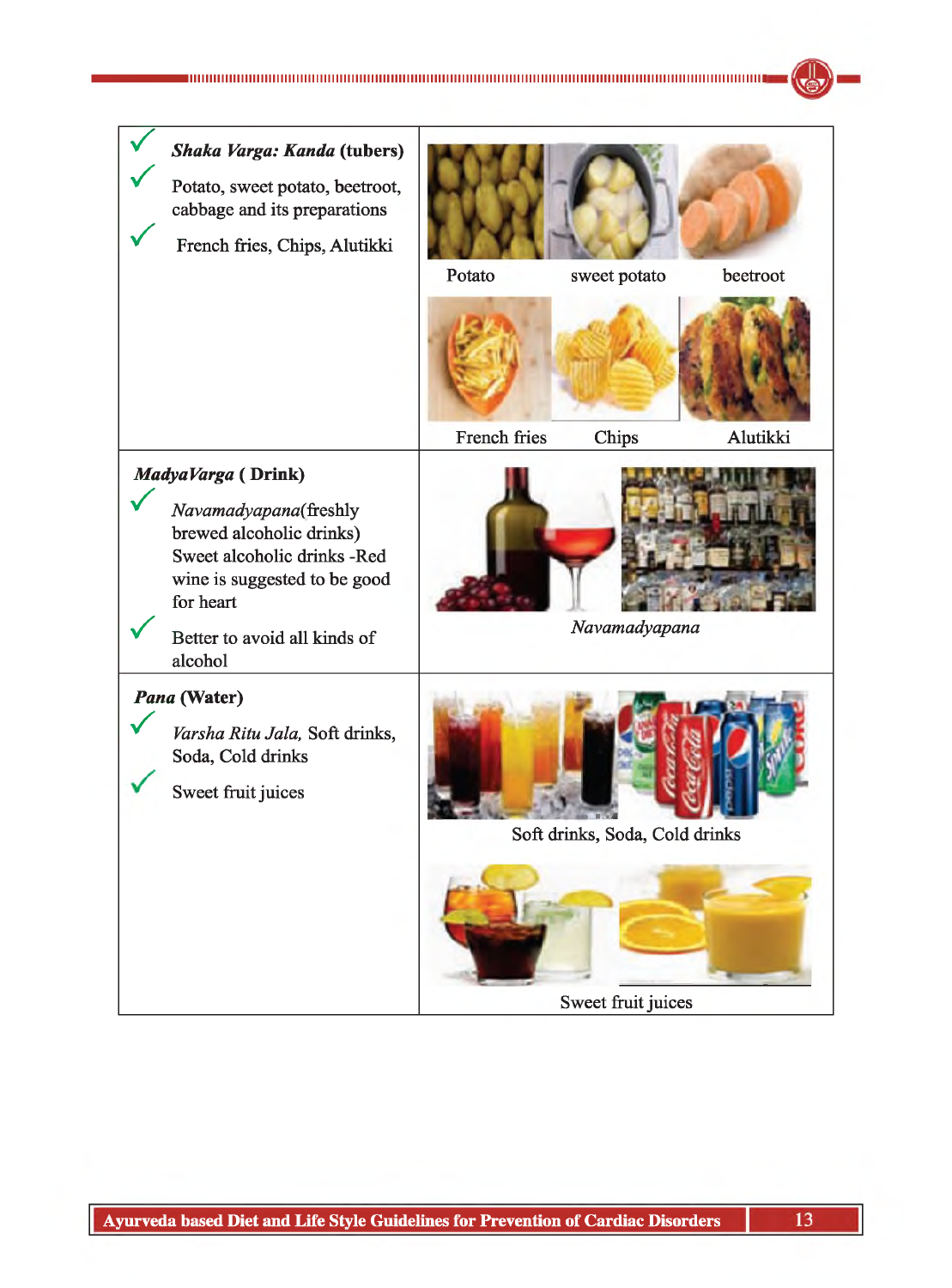

# **Lifestyle factors to be avoided in excess**

| Viharaja Apathya (Lifestyle factors to be avoided in excess)                                    |  |  |  |
|-------------------------------------------------------------------------------------------------|--|--|--|
| Atimatrasevana (excessive eating)                                                               |  |  |  |
| Aasyasukham (enjoying the pleasure<br>of continuous sitting)                                    |  |  |  |
| Swapnasukham (enjoying the<br>pleasure of excessive sleeping)                                   |  |  |  |
| Avyayam (lack of exercise and<br>physical activity)                                             |  |  |  |
| Diwaswapa(sleeping in the daytime/<br>afternoon)<br>Aalasya(laziness)<br><b>Tobacco smoking</b> |  |  |  |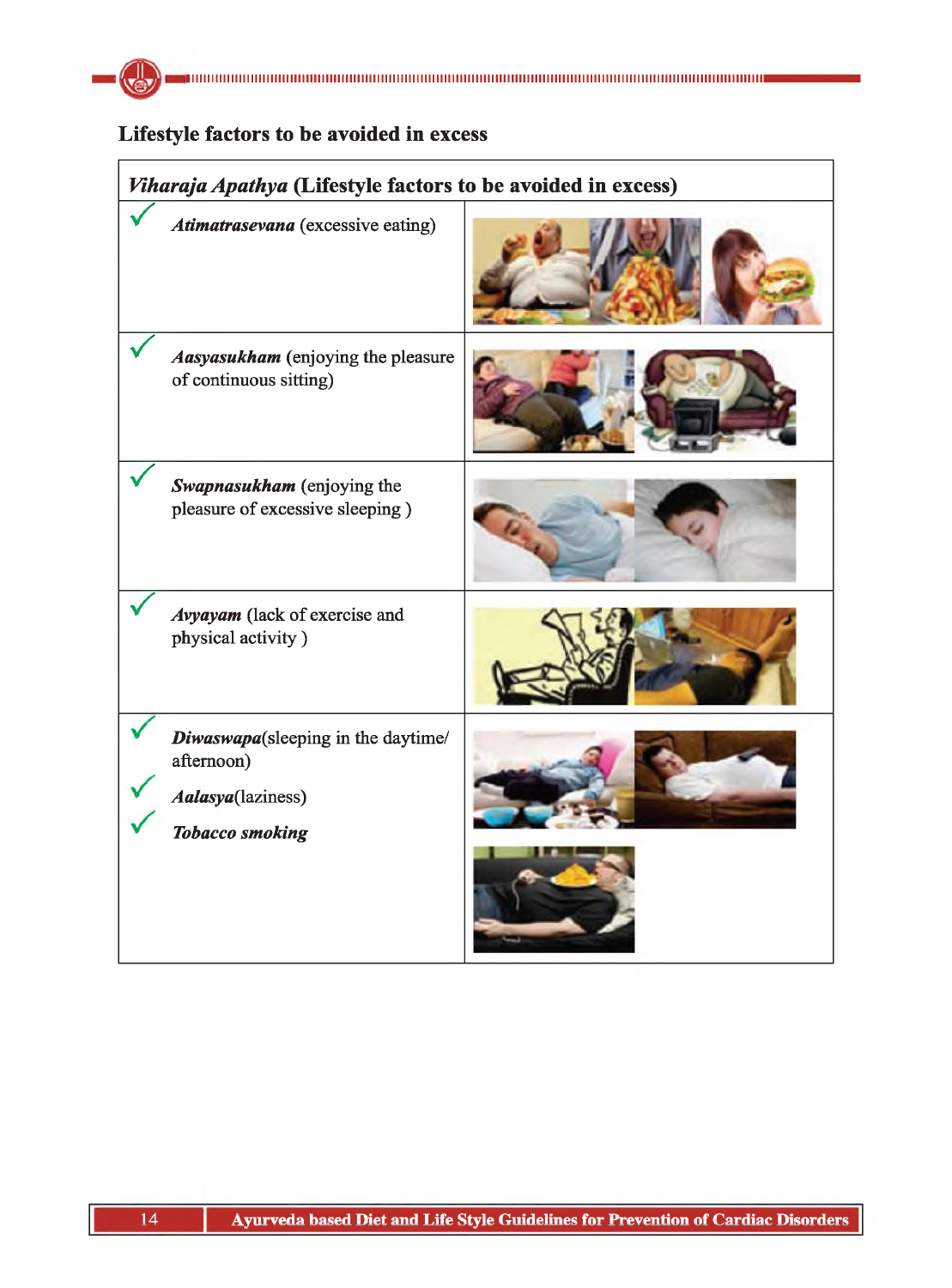# **6. Cardiac Risk Factors -Preventive Cardiology**

#### **Non modifiable risk factors**

- 1. Advancing age.
- 2. Genetic predisposition.

#### **Modifiable risk factors**

- 1. Sedentary life style.
- 2. Hypertension.
- 3. Type-II Diabetes mellitus.
- 4. Dyslipidemia / Lipid disorders.
- 5. Overweight/Obesity.
- 6. Metabolic syndrome.
- 7. Smoking/alcohol consumption.

## **Emerging risk factors**

- 1. Infections due to helicobacter pylori and Chlamydia pneumonia.
- 2. Calcium supplementation.
- 3. Vitamin D deficiency.
- 4. Anti-phospholipids Syndrome.
- 5. Premature Births/Low Birth weight.

The Ayurvedic guidelines for modifiable risk factors i.e. *Madhumeha(Diabetes), Sthaulya* (Obesity), *Uchcharaktachap(Hypertension)* and *Medoroga* (Dyslipidaemia) are given below.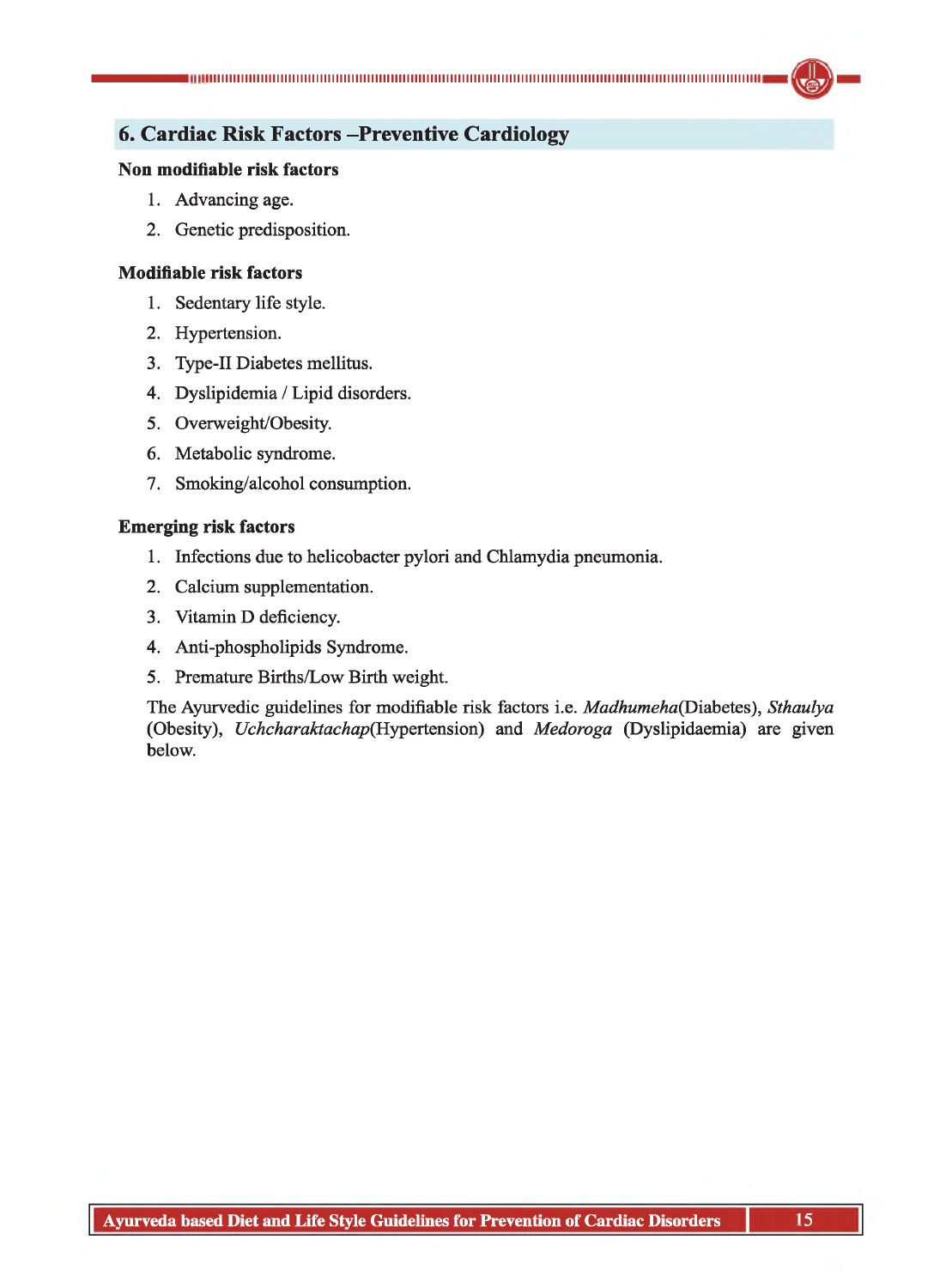# **6.1** *Madhumeha* **(Diabetes)**

A condition characterised by excess (prabhut) elimination of turbid (avil) mutra( urine) is termed as prameha. Prameha is mentioned as *Santarpanjanyavyadhi* i.e. disease caused by over eating and sedentary lifestyle. *Madhumeha* (Diabetes mellitus) is mentioned as a special variety of *Vataja Prameha. Acharya Sushrutha* and *Vagbhatta* mentioned that if all pramehas when left untreated/not treated properly may eventually get converted to Madhumeha. *Madhumeha* is also termed as *Ojomeha & Kshaudrameha.*

# **Causes**

- 1. Excessive sleeping (*Swapnasukham*), lack of physical activity or exercise (Aasyasukham).
- 2. Excessive intake of sweet, sugar (*Gudavaikrit*), milk *(payah),* dairy products (*Dadhi).*
- 3. Excessive intake of carbohydrate rich diet especially newly harvested e.g. rice, *maida* etc (Nava annapana).
- 4. Excessive or regular intake of fried or oily food items.
- 5. Psychological factors like fear, grief, anger etc.
- 6. Children of parents suffering from *Madhumeha* are more likely to have this disease.

# **Symptoms**

- Excessive and frequent urination *(Prabhuta mutrata)*
- Passing of turbid urine *(Avila mutrata)*
- Excessive thirst (*Pipasa Trishna*) and hunger
- Buming/Tingling/Pricking sensation in the hands or feet *(Hasta padasuptata)*
- Feeling of tiredness (*Alasya*)

# **Preventive Measures as per Ayurveda**

## *Pathya* **(Do's)**

- Timely intake of diet.
- Intake of old harvested cereals, barley (*Yava*), Sorghum (*Jowar*), whole wheat atta, bitter gourd (*Karela*), green leafy vegetables; garlic *(Lasuna),* turmeric (*Haridra*), aloe (*Kumari*) among vegetables and fruits like Guava, Oranges, Indian Blackberry (*Jamun*) etc. may be useful.
- Reduce intake of rice, food rich in carbohydrate and fried or processed food.
- Regular exercise especially walking
- Regular practice of Yoga, Meditation etc. under the supervision of Yoga specialist is suggested.

# *Apathya* **(Don'ts)**

- Sugarcane juice, jaggery, sugar and milk products.
- Sedentary lifestyle.
- Sleeping in the day time and excessive sleeping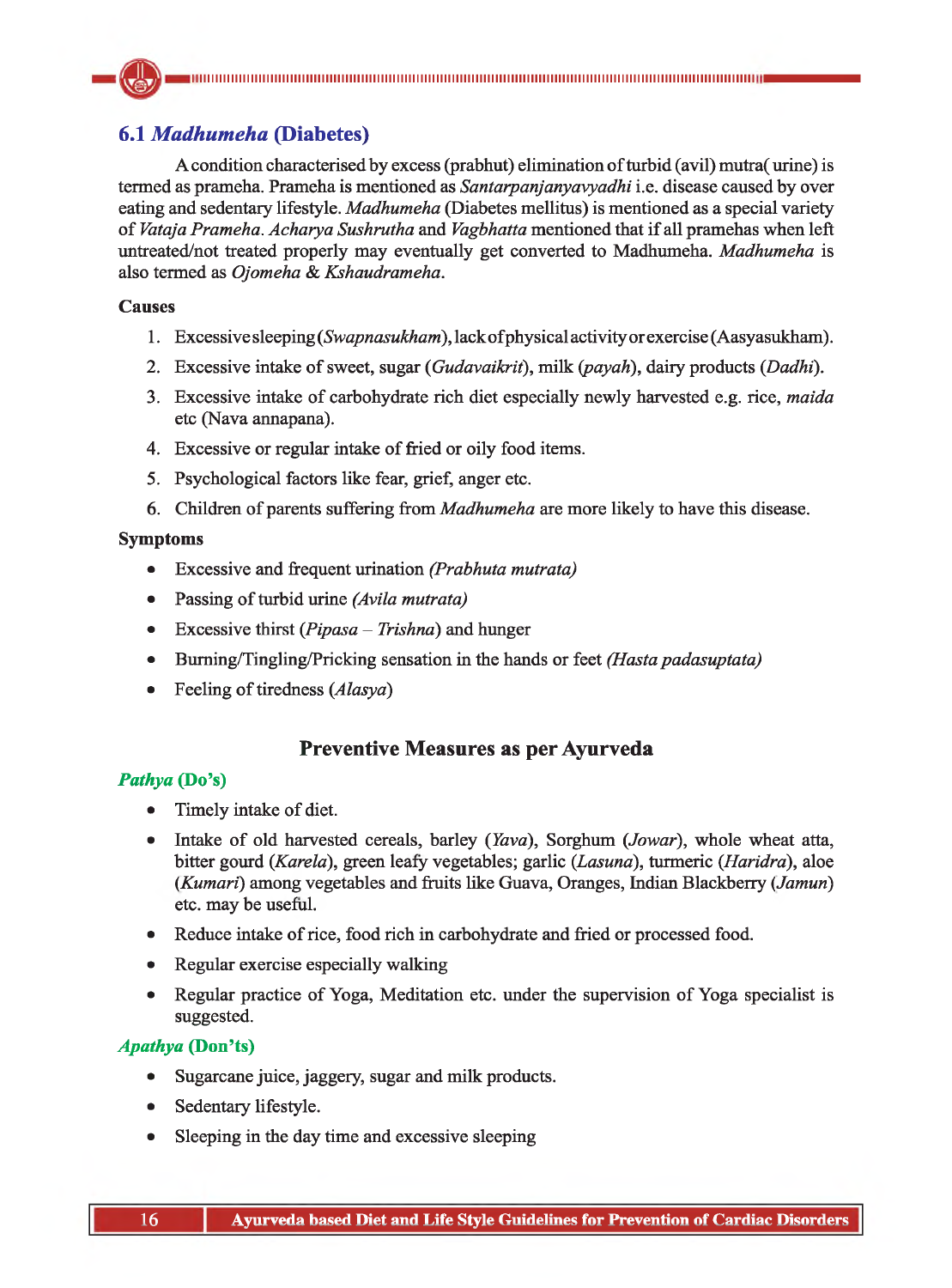

- Alcohol consumption
- Prolonged fasting
- Cold drinks, Ice cream, burger- pizza and other fast foods etc.

The role of *ahara* (dietary regimen) & *vihara* (lifestyle) are equally important in diabetes to control blood sugar level as well as to prevent complications of this disease.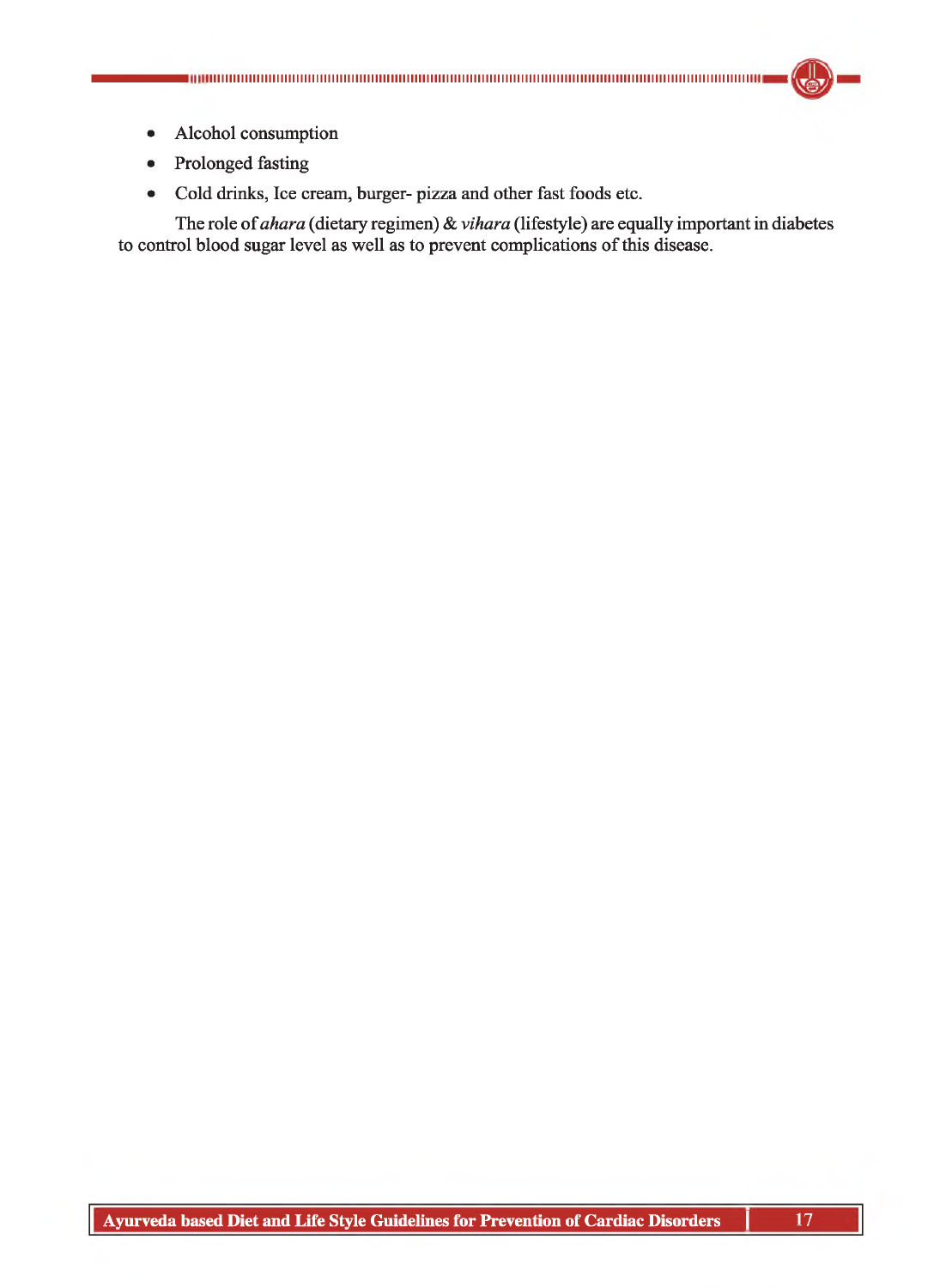# **6.2** *Uchcharaktachapa* **(Hypertension)**

As per *Ayurveda,* the disease is supposed to be *Vataja* probably due to *Vaishamya* (imbalance) of *Vyanavayu.* Cardiac functions (*Hridayadharan*) are regulated mainly by *Vata* particularly *Vyana* (responsible for *Praspandana, Asriksravana)* and *Prana* (responsible for *Raktaanudhavand).* Associated conditions like Palpitation *(Hridrava),* Headache *(Shirahashula),* Vertigo *(Bhrama),* Insomnia (*Nidranasha*), Tinnitus (*Kama nada)* are described as *VatajaVikara* in *Ayurveda.*

Some similar situations are described in *Ayurvedic* texts under *Raktagatavata, Raktavritavata, Pittavritavata.*

# **Causes**

- 1. Obesity.
- 2. Sedentary lifestyle and lack of physical exercise.
- 3. Excessive intake of oily, salty, sour and spicy food items.
- 4. Excessive alcohol consumption and smoking.
- 5. Psychological factors such as stress, anxiety, anger etc.

# **Symptoms**

Any of the following symptom/s may be present -

- Headache, Vertigo
- Breathlessness
- Discomfort/Pain in chest
- Irritability
- Nausea, vomiting
- Loss of appetite
- Bleeding from nose
- Haziness of vision
- Swelling in legs and under eyes
- Feeling of burning sensation and/or numbness in hands and feet.
- Feeling of tiredness, restlessness

# **Preventive Measures as per Ayurveda**

# *Pathya{***Do's)**

- Barley(Kzva), sorghum( Jowar), wheat, green *gram(Mudga/Moongdat),* horse gram, moringa (*Shigru*), Bitter gourd *(karela),* bottle gourd*(Ghia/ Lauki),* turnip*(Shalgam),* carrot*(Gajar),* radish(Muli), Indian gooseberry (Amla), cucumber(Khira), black grapes(Draksha),  $p$ omegranate(*Anar*), apple, pineapple, cold milk etc.
- Reduce intake of oily, salty, sour and spicy food items.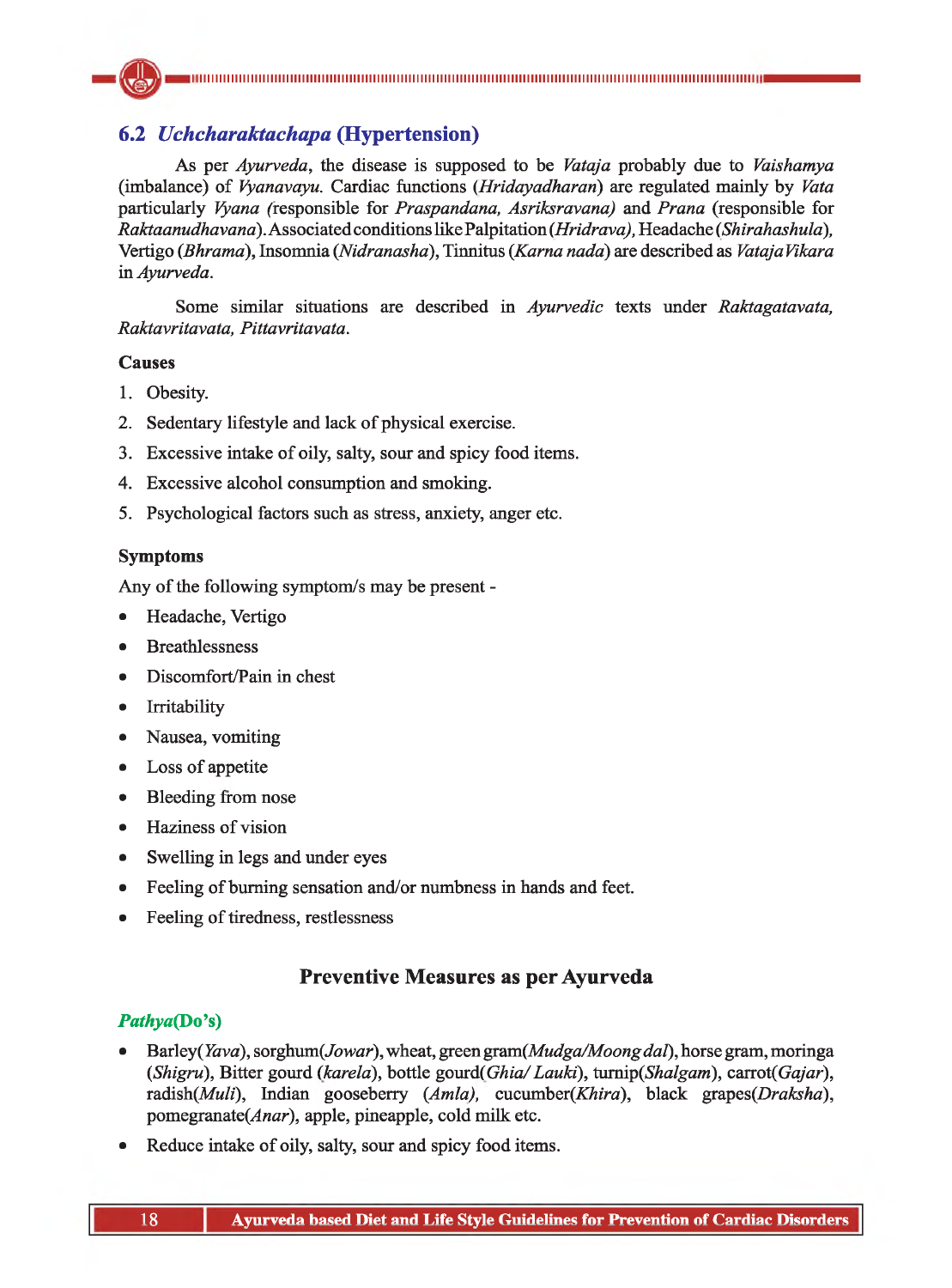- Timely intake of balanced diet and increase the quantity of fruit and vegetable intake .
- Weight reduction
- Timely sleeping and awakening.
- Regular blood pressure check-up.
- Regular physical exercise.
- Daily brisk walking for half an hour.
- Regular practice of Yoga, Meditation etc. under the supervision of Yoga expert.

# *Apathya(Don't%)*

- *•* Excessive intake of salt (sprinkling over salad, curd etc.)
- Excessive use of butter, ghee, chilies (red-green), pickles, bengal gram, sour fruits, curd, tea, coffee etc.
- Intake of animal fat, processed/oily food items.
- Alcohol consumption and smoking.
- Practice of day sleeping and awakening at night.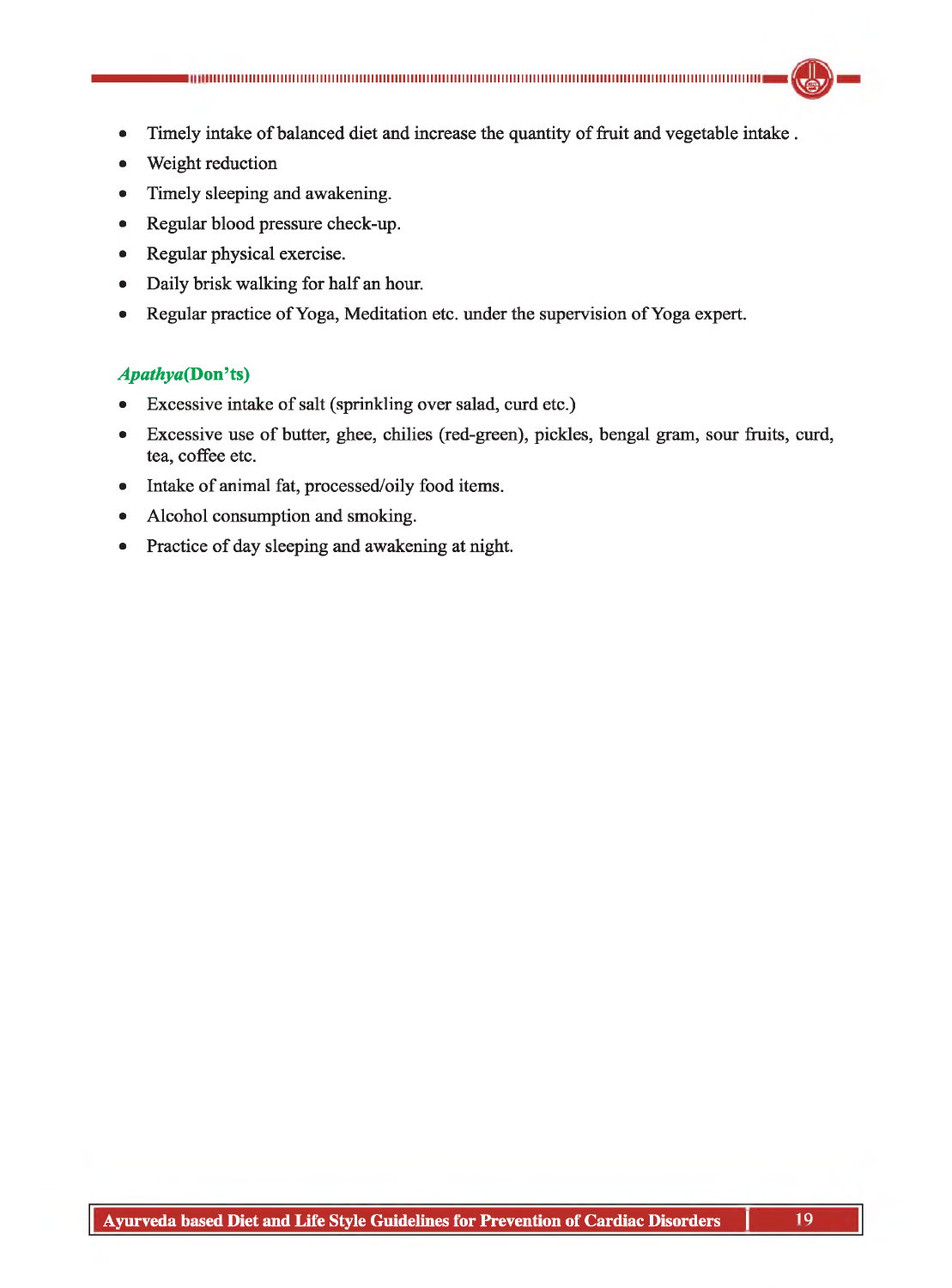# **6.3** *Sthaulya* **(Obesity)**

*Atisthaulya* (Obesity) is considered and described as one of the Ashta ninditiya purusha (eight despicable conditions) by *Charaka [28].* A person with excessive accumulation of *Meda* (fat/adipose tissue) and *Mamsa* (flesh/muscle tissue) leading to flabbiness of hips, abdomen, and breast has been categorized as *Atisthula. It is considered as one of the Santarpanottha Vikaras* (disease due to over calories) in Ayurveda. *Medodushti* (disorders of fat metabolism) may be one of the risk factors for Ischemic Heart Disease (IHD).

# **Causes**

- 1. Sedentary lifestyle
- 2. Excessive and frequent intake of food.
- 3. Excessive intake of oily, sweet, cold, heavy food items.
- 4. Lack of physical activity / exercise.
- 5. Day sleeping.
- 6. Children of obese parents are likely to be obese.
- 7. Mental worries and exhaustive mental activities.

# **Symptoms**

- 1. Breathlessness even on little exertion / physical activity.
- 2. Lack of interest in doing work.
- 3. Profuse sweating with foul body odor.
- 4. Excessive hunger.
- 5. Feeling of tiredness.
- 6. Excessive sleep.

# **Preventive Measures as per Ayurveda**

# *Pathya* **(Do's,)**

- 1. Intake of regular and balanced diet.
- 2. Use of lukewarm water (*Ushnodaka*) for drinking.
- 3. Use of Barley *(Yava)*, Sorghum *(Jowara)*, Indian gooseberry *(Amla)*,Old Honey *(Madhu)* and defatted Butter milk (*Takra)*
- 4. Use of Green gram *(Moong),* Horse gram (*Kulathi*), Bengal gram (*Ghana*) and Spilt Red Gram (*Arhar*)
- 5. Plenty of green leafy vegetables and fruits
- 6. Fibrous food items
- 7. Brisk walking and jogging in fresh air every day in early morning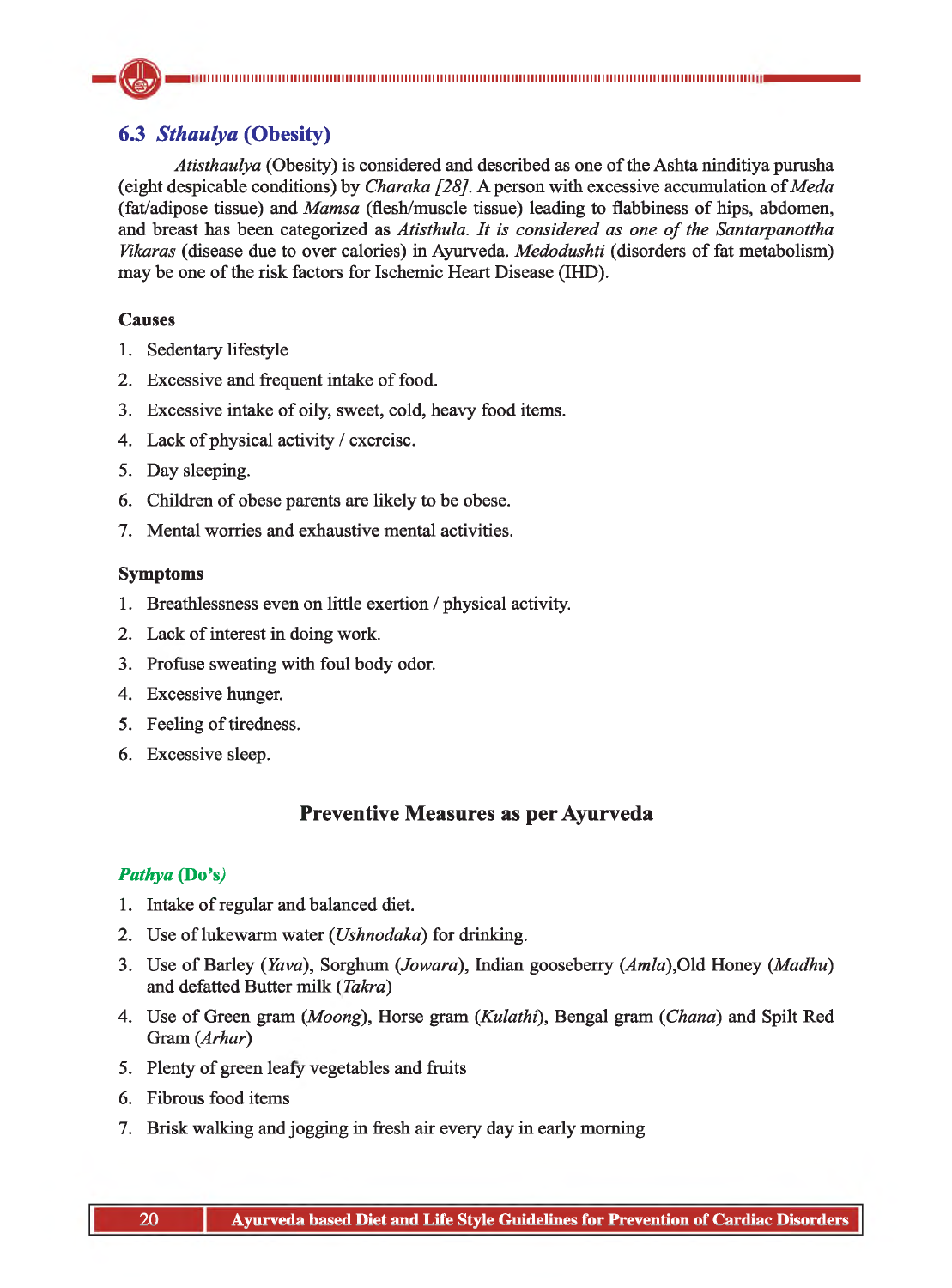- 8. Regular exercise, physical activity
- 9. Worrying
- 10. Practice of Yoga & Naturopathy in consultation with a specialist

## *Apathy a* **(Don'ts)**

- 1. Frequent and excessive intake of oily / heavy food *items(Guru-snigdhaatisevana*)
- 2. Sleeping in day time *(Diva-swapna)*
- 3. Sleeping immediately after taking meals
- 4. Canned food products
- 5. Sedentary lifestyle (*Asyasukham*).
- 6. Junk food like burger, pizza, cold drinks and fried food items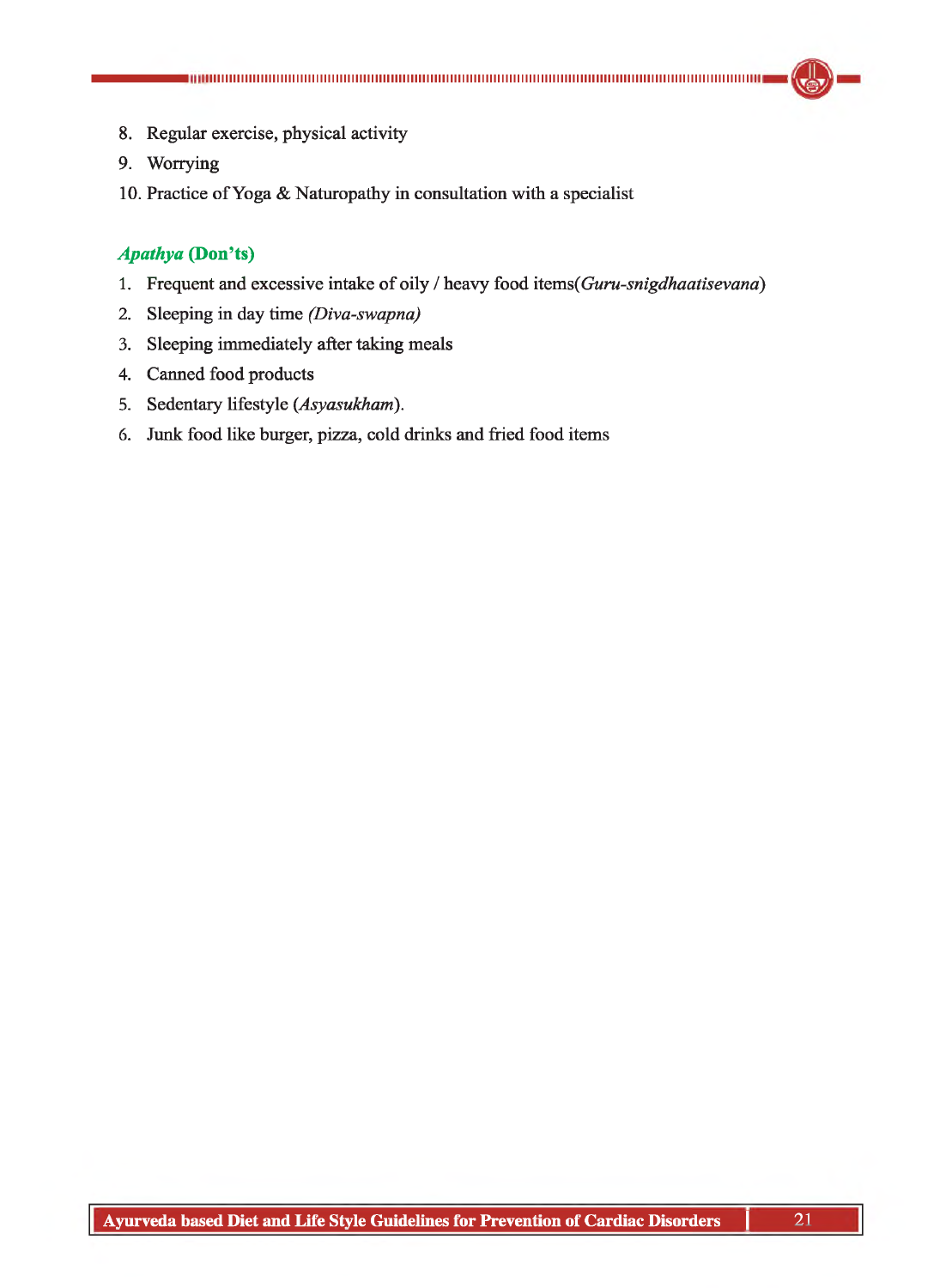

| <b>Meal/time</b>     | <b>Menu</b>                                                                                                | Quantity                                        |
|----------------------|------------------------------------------------------------------------------------------------------------|-------------------------------------------------|
|                      | Nuts-<br>Almond                                                                                            | $6 - 7$                                         |
| <b>Early morning</b> | Walnuts                                                                                                    | $1 - 2$                                         |
|                      | Lemon tea / Green Tea / Light tea with milk                                                                | $1 \text{ cup} (200 \text{ ml}.\text{approx.})$ |
| <b>Breakfast</b>     | Fruits-Apple/Anar/Banana<br>Daliya /Cornflakes / poha / upma / oat meal<br>Milk and milk products 250 ml   | $1$ nos.<br>1 bowl                              |
|                      | Idli / dosa                                                                                                | $2-3$ nos.                                      |
| Lunch                | Roti<br>Boiled Brown rice with starch<br>Green vegetable (Lauki, Tinda, Torai,<br>cabbage, Spinach etc.)   | $2-3$ nos<br>1 bowl<br>1 bowl                   |
|                      | Mudga Dal (Preferably whole legume)<br>Takra (Butter milk) or Skimmed Curd<br>Apple/Anar/ any citrus fruit | 1 bowl                                          |
| <b>Evening</b>       | Fruits-, Papaya, Guava, Pineapple<br>Roasted chana /Dhokala                                                | 1nos./bowl<br>1 Bowl                            |
|                      | Roti /Missi roti                                                                                           | $1-2$ nos                                       |
| <b>Dinner</b>        | Green vegetable (Lauki, Tinda, Torai,<br>cabbage, Methi, Bathua, Carrot, Spinach etc.)<br>Paneer /Dal      | 1 bowl                                          |
|                      | Salad (Carrot, Tomato, cucumber, Ginger,<br>Amalaki etc).                                                  | 1 bowl                                          |
| <b>Bed Time</b>      | Milk                                                                                                       | $1 - 250$                                       |

# **7. Diet Chart for** *Vata Prakriti Purush*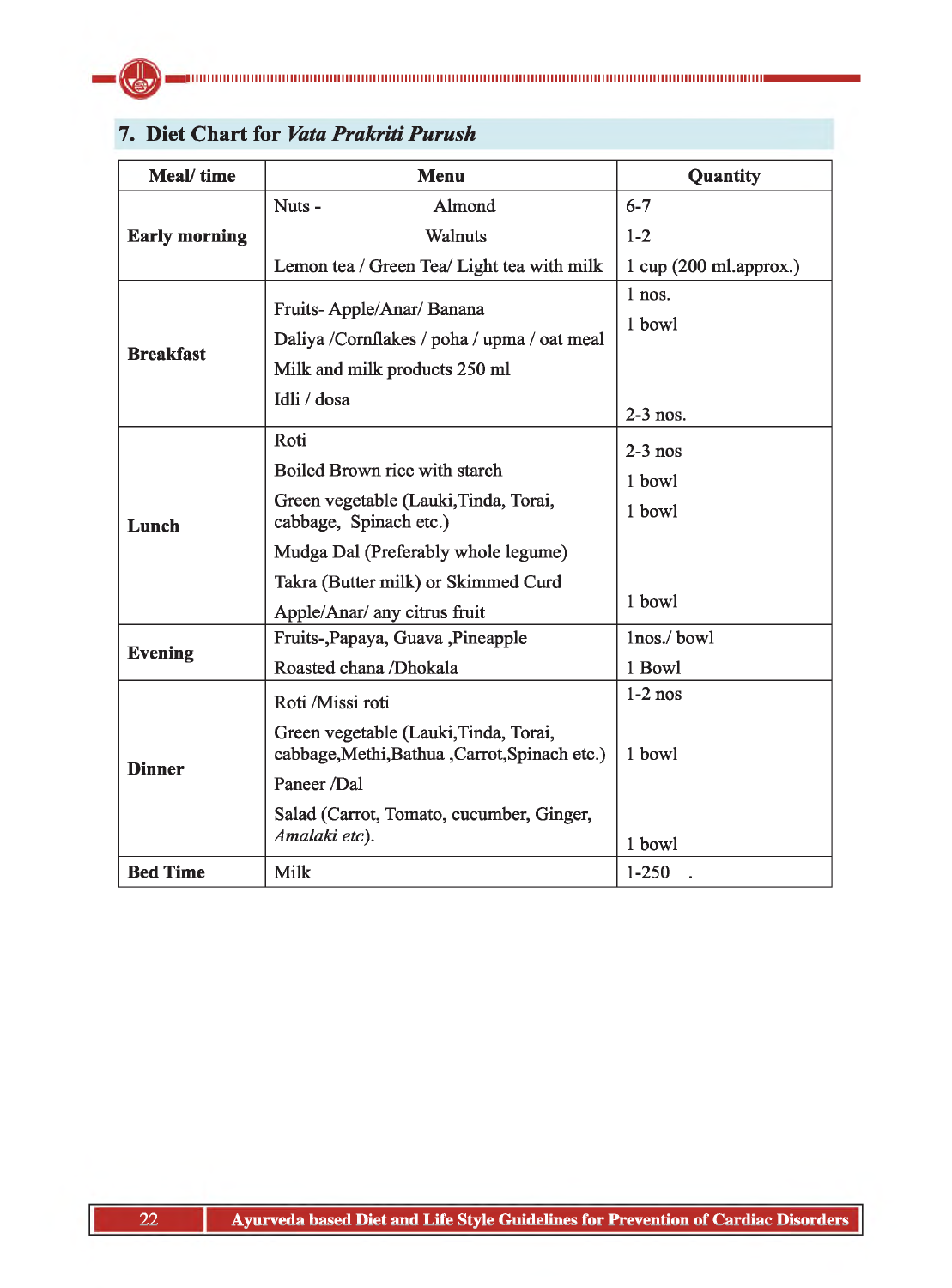| Meal/time               | <b>Menu</b>                                                                                                                                                                              | Quantity                                                          |
|-------------------------|------------------------------------------------------------------------------------------------------------------------------------------------------------------------------------------|-------------------------------------------------------------------|
| <b>Early</b><br>morning | Almond<br>Nuts-<br>Kharjura<br>Milk /Coconut Water                                                                                                                                       | $6-7$ nos.<br>$1-2$ nos.<br>$1 \text{ cup } (200-250 \text{ ml})$ |
| <b>Breakfast</b>        | Fruit: Banana /Apple<br>Daliya with milk/ 6poha/ upama<br>Idali/dosa                                                                                                                     | 1 bowl<br>$3/1$ nos                                               |
| Lunch                   | Roti<br>Boiled Brown rice with starch<br>Green vegetable (Lauki, Tinda, Torai, cabbage,<br>cauliflower, broccoli , Spinach etc.)<br>Dal (Preferably whole legume)<br><b>Skimmed Curd</b> | $2-3$ nos<br>1 bowl<br>1 bowl<br>1 bowl                           |
| <b>Evening</b>          | Fruits-Apple/Anar/ any citrus fruit ,Papaya,<br>Guava ,Pineapple<br>Roasted cereals - Roasted chana / corn etc.<br>Dhokala / murmurachat                                                 | 1 <sub>nos</sub><br>1 Bowl<br>2 nos/1 bowl                        |
| <b>Dinner</b>           | Roti /Missi roti<br>Green vegetable (Lauki, Tinda, Torai, cabbage,<br>Spinach etc.)<br>Paneer /Dal                                                                                       | $1-2$ nos<br>1 bowl<br>1 bowl<br>1 bowl                           |
| <b>Bed Time</b>         | Milk with Mishri / Khand                                                                                                                                                                 | 200-250 ml.                                                       |

# **8. Diet Chart for** *Pitta Prakriti Purush*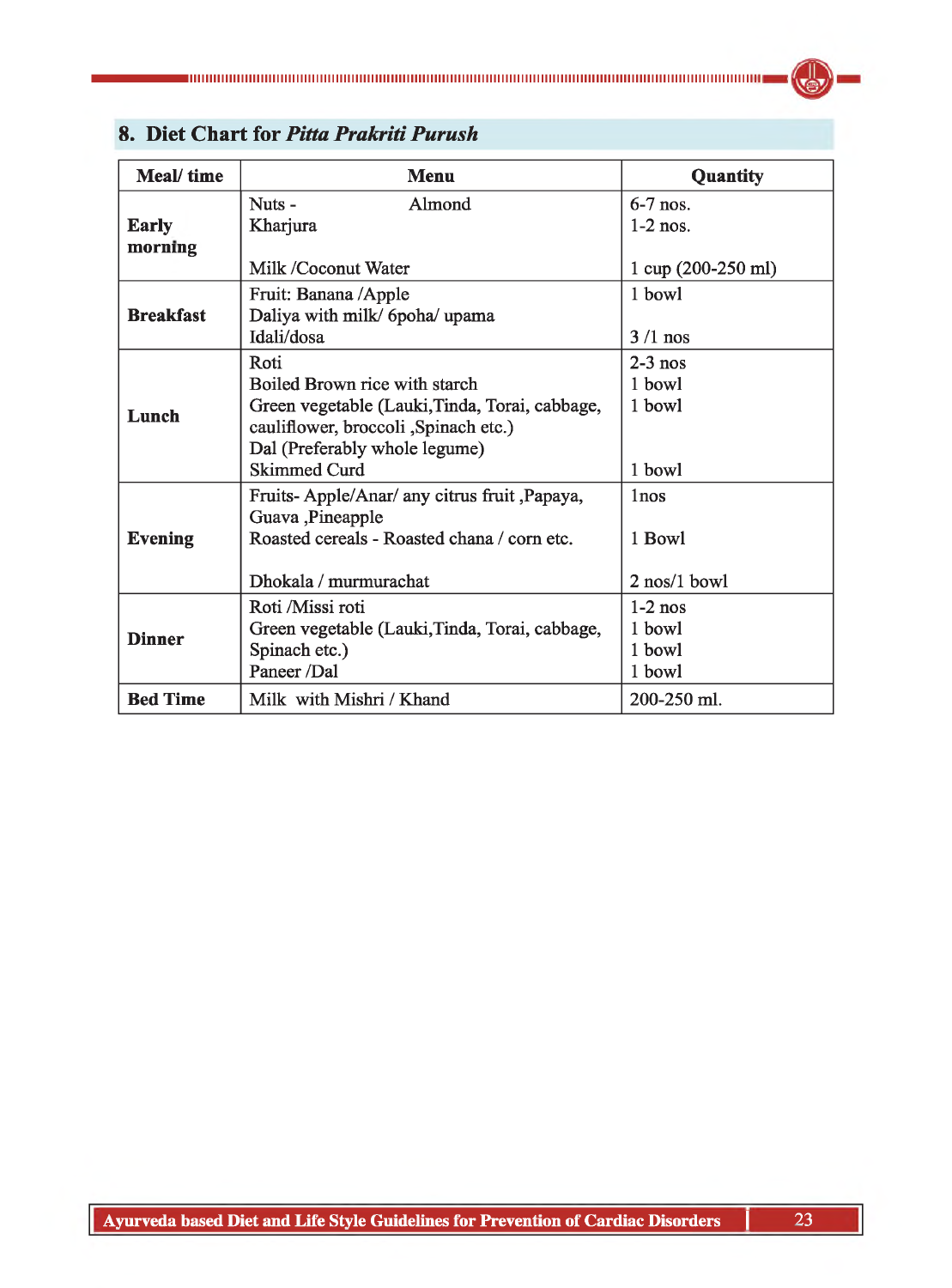

| Meal/time        | <b>Menu</b>                                                                    | Quantity        |
|------------------|--------------------------------------------------------------------------------|-----------------|
| <b>Early</b>     | Almonds<br>Nuts-                                                               | $6-7$ nos.      |
| morning          | <b>Walnuts</b>                                                                 | $1-2os.$        |
|                  | Honey Lemon with warm water / coffee /<br>lemon tea                            | $1 \text{ cup}$ |
| <b>Breakfast</b> | Fruits-Apple/Anar/ any citrus fruit                                            | $1$ nos.        |
|                  | Besancheela / Vegetable stuffed Roti /<br>Cornflakes with milk / poha/ upama   | 1 bowl          |
|                  | Idali/dosa                                                                     | $3/1$ nos.      |
| Lunch            | Roti / missi roti / multi grain roti                                           | $2-3$ nos       |
|                  | Boiled Brown rice with starch                                                  | 1 bowl          |
|                  | Green vegetable (Lauki, Tinda, Torai, cabbage,<br>Methi, Bathua, Spinach etc.) | 1 bowl          |
|                  | Paneer /Dal - Chana and mudga dal (Preferably<br>whole legume)                 | 1 bowl          |
| <b>Evening</b>   | Fruits- Apple, Anar, any citrus fruit , Papaya,<br>Guava ,Pineapple            | lnos./bowl      |
|                  | Roasted chana /Dhokala / murmura chat                                          | 1 Bowl / 2 nos. |
|                  | Tea / Coffee                                                                   | $1 \text{ cup}$ |
| <b>Dinner</b>    | Roti /Missi roti                                                               | $1-2$ nos       |
|                  | Green vegetable (Lauki, Tinda, Torai, cabbage,<br>Methi, Bathua, Spinach etc.) | 1 bowl          |
|                  | Paneer /Dal                                                                    | 1 bowl          |
| <b>Bed Time</b>  | Milk without sugar                                                             | 200-250 ml.     |

# **9 . Diet Chart for** *Kapha Prakriti Purush*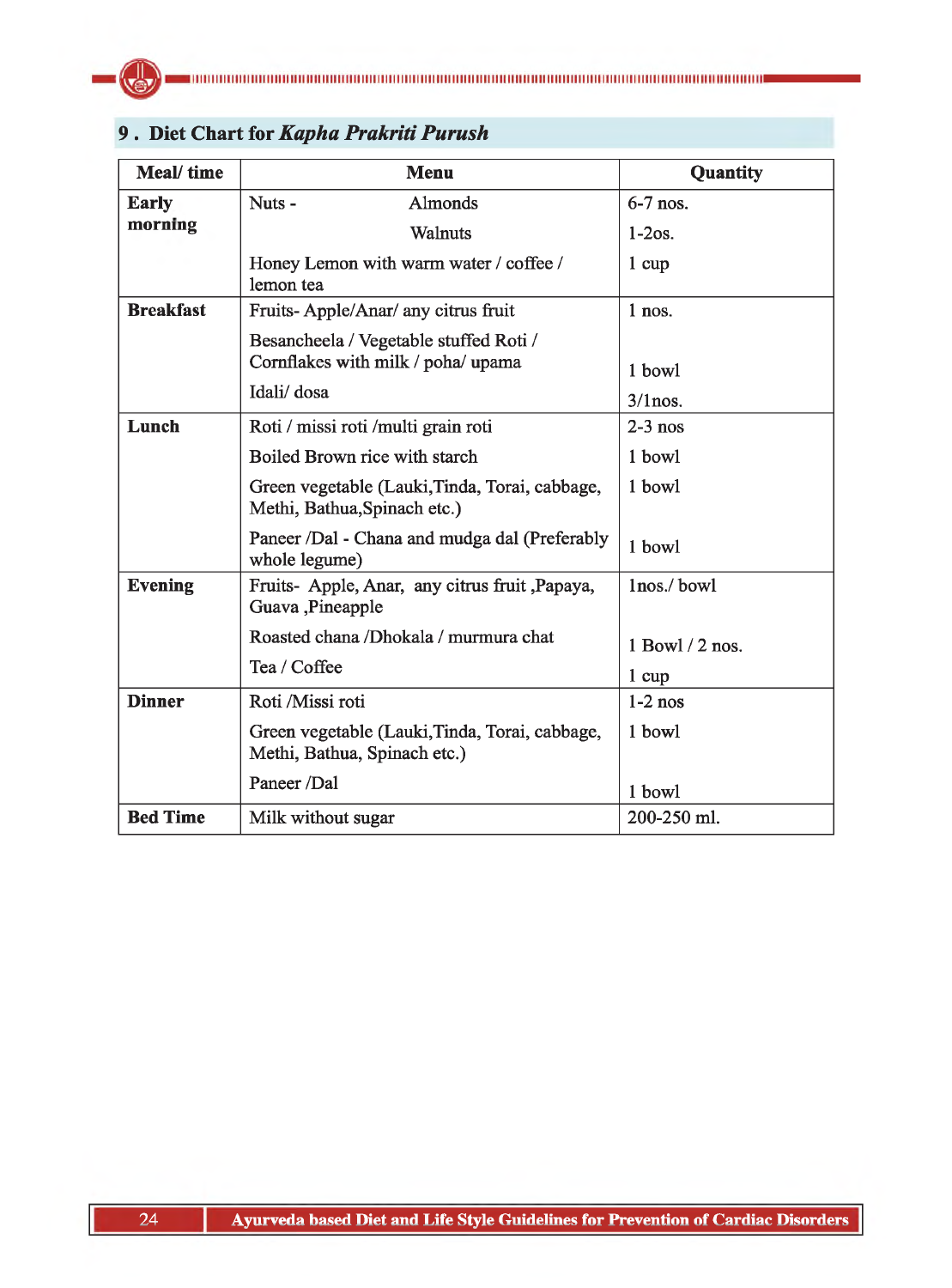# **References**

- 1. Srikanth N. Haripriya N., Singh Renu, Manjula ,Tewari Devesh, Diabetes Mellitus (Madhumeha) And Ayurvedic Management: An Evidence Based Approach, World Journal Of Pharmacy And Pharmaceutical Sciences, Volume 4, Issue 08, 881-892.
- 2. Rao TP, Sakaguchi N, Juneja LR, Wada E, Yokozawa T (2005). "Amla (Emblica officinalis Gaertn.) extracts reduce oxidative stress in streptozotocin-induced diabetic rats". *JM ed Food.* 8 (3): 362-8.
- 3. Bhattacharya, A.; Chatteijee, A.; Ghosal, S.; Bhattacharya, S. K. (1999). "Antioxidant activity of active tannoid principles of Emblica officinalis (amla)". Indian journal of experimental biology. 37 (7): 676-680.
- 4. Habib-ur-Rehman, Yasin KA, Choudhary MA; et al. (Jul 2007). "Studies on the chemical constituents of Phyllanthus emblica". Nat. Prod. Res. 21 (9): 775-81. Yadav, A. K. (1999). Phalsa: A Potential New Small Fruit for Georgia, pp.348-352 in: Janick, J. (ed.). *Perspectives on new crops and new uses.*
- *5. Govindachari, TR; Premila MS (1983). "Some alkaloids from Aegle marmelos". Phytochem. 22. 3: 755-757.*
- *6. Sharma, BR; Rattan RK; Sharma P (1981). "Marmeline, an alkaloid, and other components of unripe fruits of Aegle marmelos". Phytochem. 20. 11: 2606-2607.*
- 7. Mathew George\*, Lincy Joseph, Sreelakshmi R (2016) Evaluation of Antidepressant and Antianxiety activity of Ethanolic leaf extract of Aegle marmelos , Vol. 6 (1)| 012- 014
- 8. Gonzalez CA, Sala N, Rokkas T (2013). "Gastric cancer: epidemiologic aspects". Helicobacter. 18 (Supplement 1): 34—38.
- 9. Singh, R. P.; Chidambara Murthy, K. N.; Jayaprakasha, G. K. (2002). "Studies on the Antioxidant Activity of Pomegranate (Punicagranatum) Peel and Seed Extracts Using in Vitro Models". Journal of Agricultural and Food Chemistry. 50 (1): 81-6.
- 10. K. K. Jindal; R. C. Sharma (2004). Recent trends in horticulture in the Himalayas. Indus Publishing. ... bark of tree and rind of fruit is commonly used in ayurveda ... also used for dyeing...
- 11. Negi, P. S.; Jayaprakasha, G. K.; Jena, B. S. (2003). "Antioxidant and antimutagenic activities of pomegranate peel extracts". Food Chemistry. 80 (3): 393.
- 12. Singh KK, Mridula D, Rehal J, Bamwal P (2011). "Flaxseed: a potential source of food, feed and fiber". Crit Rev Food Sci Nutr. 51 (3): 210-22.
- 13. Chen, Z-Y. "Oxidative stability of flaxseed lipids during baking". Journal of the *American Oil Chemists' Society. 71: 629—632.*
- 14. Vaughn, A. R.; Branum, A; Sivamani, R. K. (2016). "Effects of Turmeric (Curcuma longa) on Skin Health: A Systematic Review of the Clinical Evidence". Phytotherapy Research. 30 (8): 1243-64.
- 15. Daily, J. W.; Yang, M; Park, S (2016). "Efficacy of Turmeric Extracts and Curcumin for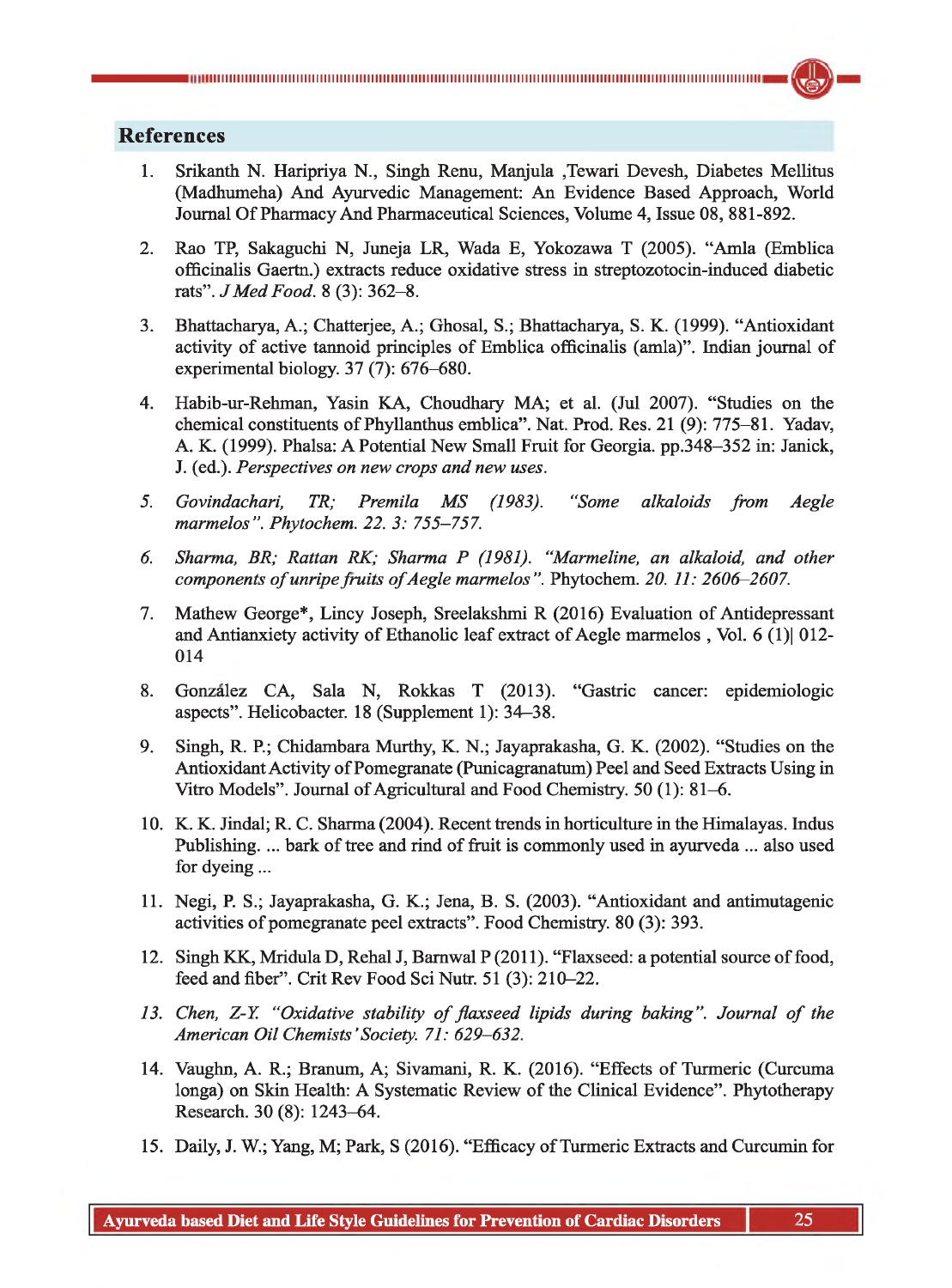Alleviating the Symptoms of Joint Arthritis: A Systematic Review and Meta-Analysis of Randomized Clinical Trials". Journal of Medicinal Food. 19 (8): 717-29.

- 16. Nagpal M, Sood S (2013). "Role of curcumin in systemic and oral health: An overview". J Nat Sci Biol Med. 4 (1): 3-7Srinivasan K (2007). "Black pepper and its pungent principle-piperine: a review of diverse physiological effects". Crit Rev Food Sci Nutr. 47 (8): 735-48.
- 17. Jayaprakasha, G. K.; Rao, L. J. (2011). "Chemistry, biogenesis, and biological activities of Cinnamomumzeylanicum". Critical Reviews in Food Science and Nutrition. 51 (6): 547-6
- 18. Ried K, Toben C, Fakler P (May 2013). "Effect of garlic on serum lipids: an updated meta-analysis". Nutrition Reviews. 71 (5): 282-99.
- 19. Rohner, Andres; Ried, Karin; Sobenin, Igor A.; Bucher, Heiner C.; Nordmann, Alain J. (1 March 2015). "A systematic review and meta-analysis on the effects of garlic preparations on blood pressure in individuals with hypertension". American Journal of Hypertension. 28 (3): 414—423.
- 20. Marx, WM; Teleni L; McCarthyAL; Vitetta L; McKavanagh D; Thomson D; Isenring E. (2013). "Ginger (Zingiberofficinale) and chemotherapy-induced nausea and vomiting: a systematic literature review". *Nutr Rev.* 71 (4): 245-54.
- 21. Daily, James W.; Zhang, Xin; Kim, Da Sol; Park, Sunmin (2015-12-01). "Efficacy of Ginger for Alleviating the Symptoms of Primary Dysmenorrhea: A Systematic Review and Meta-analysis of Randomized Clinical Trials". *Pain Medicine (Malden, Mass.).* 16 (12): 2243-2255.
- 22. Iacobellis, Nicola S.; et al. (2005). "Antibacterial Activity of Cuminumcyminum L. and Carumcarvi L. Essential Oils". *Journal of Agricultural and Food Chemistry*. 53 (1): 57-61.
- 23. Gong, J; Fang, K; Dong, H; Wang, D; Hu, M; Lu, F (2 August 2016). "Effect of Fenugreek on Hyperglycaemia and Hyperlipidemia in Diabetes and Prediabetes: a Meta-analysis". Journal of Ethnopharmacology. 194: 260-268.
- 24. Pappachan MJ. Increasing prevalence of lifestyle diseases: high time for action. Indian J Med Res. 2011;134:143-5. [PMC free article] [PubMed]
- 25. Datta Chakrapani,CharakaSamhita Ayurveda Deepika commentary:Sutrasthana 28/45, Chaukhamba Sanskrit Sansthan,Varanasi, India. (1994)
- 26. Vaidya: Lai Chandra, Astanga Hridaya Sarvanga Sundari Tika commentary Sutra 13/25, Motilal Banarasi Das Varanasi, India. (1963)
- 27. Traditional Systems of Medicine for Primary Health care: Training Manual for Paramedics and other Health care Providers, CCRAS2008-2009
- 28. Datta Chakrapani,CharakaSamhita Ayurveda Deepika commentary:Sutrasthana 5/7, Chaukhamba Sanskrit Sansthan, Varanasi, India. (1994)
- 29. Yadavji Trikamji (edtr) Dalhana, Sushruta Samhita, Nibandhasangraha,: Sutra 46/465- 466, Chaukhamba Orientalia,Varanasi, India. (1980)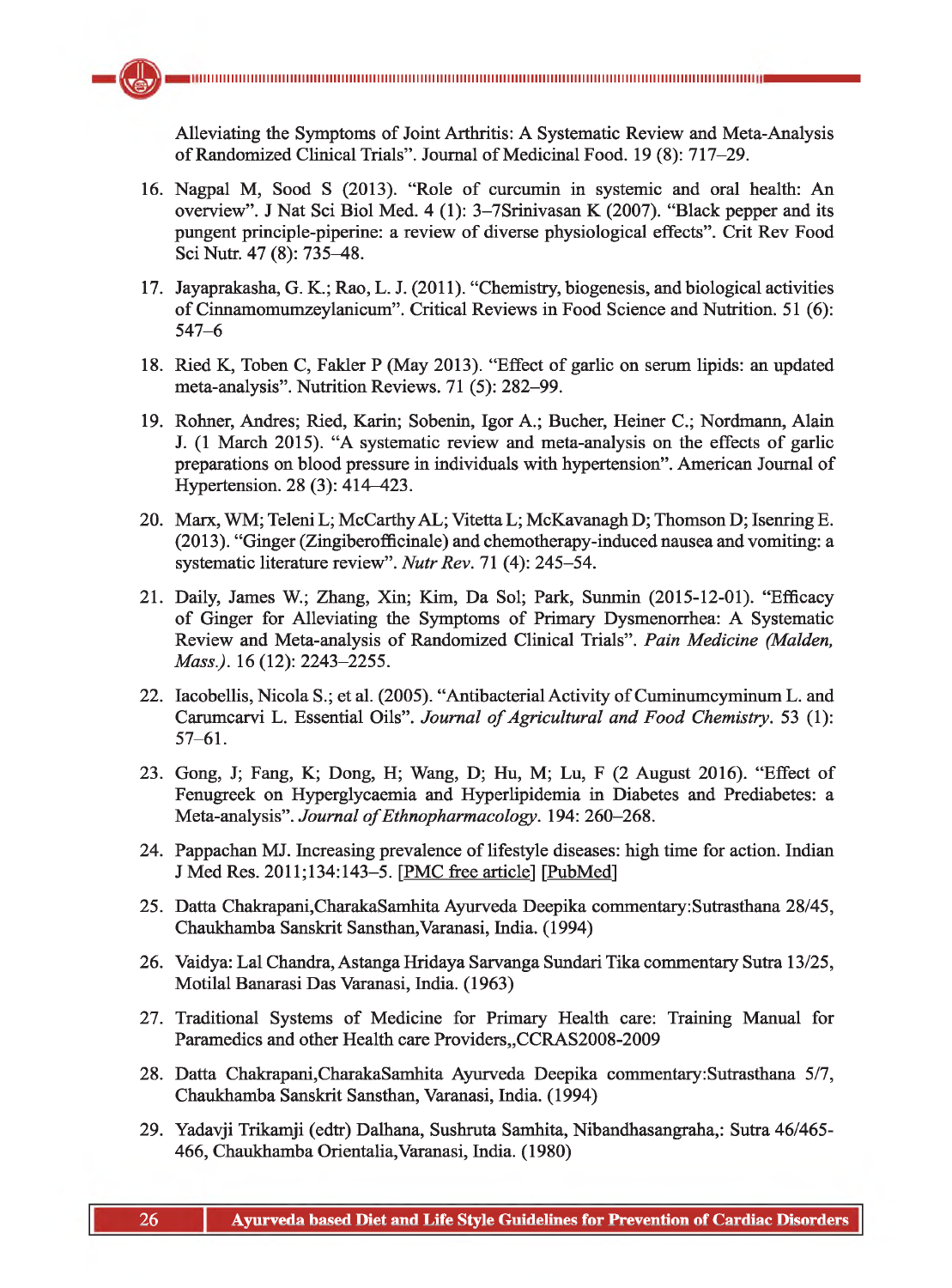- 30. Vaidya: Lai Chandra, Astanga Hridaya Sarvanga Sundari Tika commentary Sutra 7/44, Motilal Banarasi Das Varanasi, India. (1963)
- 31. Vaidya Pt. Lalchand Shastri, Ashtanga Sangraha Hindi commentary (vol 1): Sutra Sthana 9/4, Baidyanath Ayurved Bhavanpvt. Ltd, Kolkata, India. (1965)
- 32. Datta Chakrapani, Charaka Samhita Ayurveda Deepika commentary Vimanasthana 1/24-25:, Chaukhamba Sanskrit Sansthan,, Varanasi, India(1994)
- 33. Sharma A. K. Jain Avinash, Jain, Seema, Kayachikitsa, Part II, chapter 9/118, 122,136 Chaukhamba Orientalia,, Varanasi, India(2008)
- 34. Draft guidelines & training manual forlntegration of AYUSH (Ayurveda) with national program for prevention and control of cancer, diabetes, cardiovascular diseases and stroke (NPCDCS), CCRAS, Ministry of AYUSH, Govt, of India, New Delhi in collaboration with, Directorate General of Health Services,Ministry of Health and Family Welfare, Govt, of India
- 35. Agnivesha, Charaka, Dridhabala, Charaka Samhita, Sutra Sthana, Ashtauninditeeya Adhyaya, 21/3.5th ed. VaidyaJadavajiTrikamji Aacharya, editor. Varanasi: Chaukhamba Sanskrit Sansthan; 2009. p. 116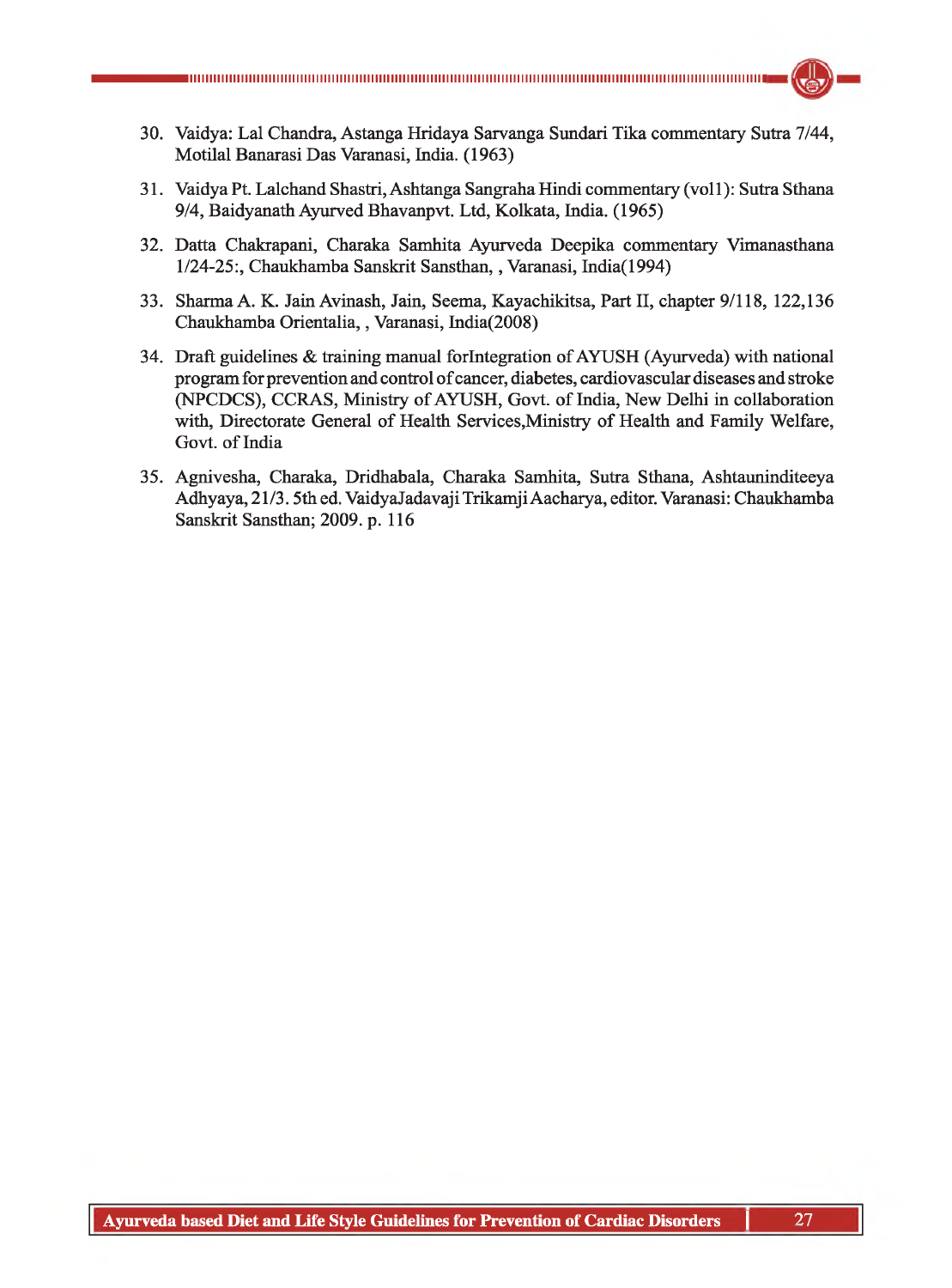# **Experts Involved in Development of Guidelines and Consultative Process**

#### **Chief Editor**

## **Prof. Vaidya K. S. Dhiman**

Director General | Central Council for Research in Ayurvedic Sciences | New Delhi

#### **Executive Editor**

### **Dr.N.Srikanth**

Deputy Director General | Central Council for Research in Ayurvedic Sciences | New Delhi

#### **Associate Editors**

#### **Dr.Bharti**

Assistant Director (Ayu.) | Central Council for Research in Ayurvedic Sciences | New Delhi

#### **Dr.Babita Yadav**

Research Officer (Ayu.) | Central Ayurveda Research Institute for Cardiovascular Diseases |New Delhi

#### **Contributors for content development**

## **1. Dr. B. C. S. Rao**

Assistant Director (Ayu.) | Central Council for Research in Ayurvedic Sciences | New Delhi

#### 2. **Dr. Seema Jain**

Research Officer (Ayu.) | Central Ayurveda Research Institute for Cardiovascular Diseases |New Delhi

# 3. **Dr. Jai Prakash Ram**

Research Officer (Ayu.) | Central Ayurveda Research Institute for Cardiovascular Diseases |New Delhi

## **Members of National Consultation**

#### **1. Dr. R.H.Singh**

Emeritus Scientist, Varanasi|

# 2. **Prof. Murlikrishna**

PG Dept, of Panchkarma| S.V.Ayurvedic College |Tirupati